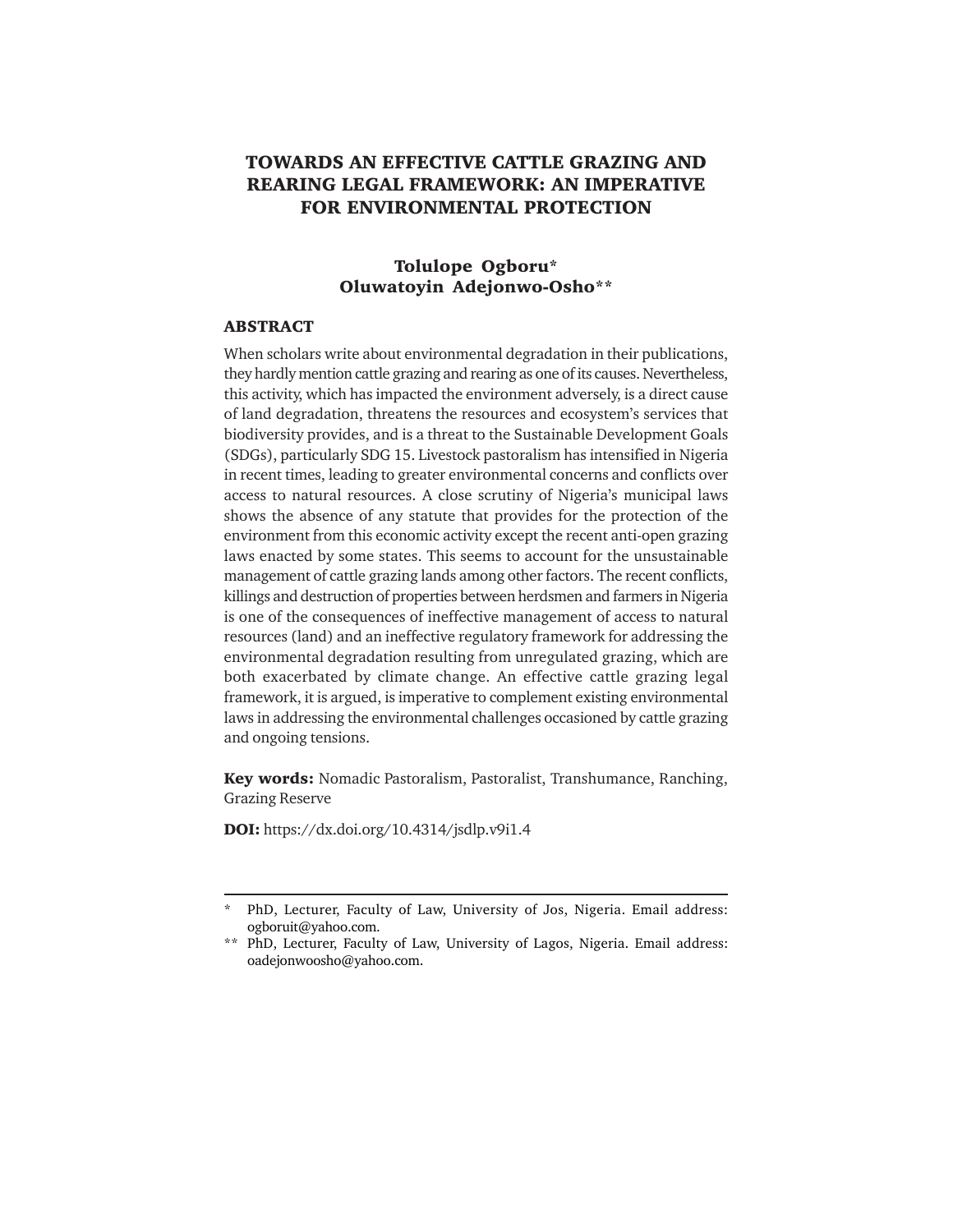## **1. INTRODUCTION**

Land is a natural resource which should be managed sustainably.<sup>1,2</sup> In sub-Saharan Africa, land is central to economic and social development.<sup>3</sup> In the 20th century, most countries experienced rapid population growth, slow economic development and environmental degradation. In the process, many parts of Africa changed from being land abundant to being land scarce. Studies estimate that Africa is losing an estimated 37 million hectares of forest and woodlands each year.4 The United Nations Environment Programme (UNEP) estimates that Africa is losing more than a quarter of its arable land due to degradation.<sup>5</sup> The causes of degradation have been attributed to deforestation, population pressure, agriculture, overgrazing, uncontrolled logging, fuel-wood and wildfire.<sup>6</sup>

A recent report on natural resources, the environment, and conflict has the following to say:

[A] large proportion of Africans are dependent on natural resources and the environment to subsist. The natural environment is the foundation of livelihoods based on subsistence and commercial farming etc…. These activities are inextricably linked to the

<sup>1</sup> Food and Agriculture Organization of the United Nations, "The Approach – Facing the Challenge" <http://www.fao.org/docrep/004/x3810e/ x3810e04.htm> accessed 2 April 2018.

<sup>2</sup> ibid.

<sup>3</sup> ibid.

<sup>4</sup> Samuel C Nana-Sinkam, "Land and environmental degradation and desertification in Africa" (*Food and Agriculture Organization of the United Nations*, 1995) <http://www.fao.org/docrep/x5318e/x5318e00.htm> accessed 2 April 2018.

<sup>5</sup> United Nations Environment Programme, "Africa: Atlas of our Changing Environment" (*UNEP*, 2008) <http://wedocs.unep.org/bitstream/handle/ 20.500.11822/7717/817.pdf?sequence=3&isAllowed=y> accessed 2 April 2018. (UNEP 2008)

<sup>6</sup> UNEP 2008. See also Godfrey C. Kipsisei, "Environmental Degradation and Social Conflict in Trans Mara District, South Rift valley of Kenya" (MA Thesis, University of Nairobi 2011) <http://erepository.uonbi.ac.ke/bitstream/handle/ 11295/4483/Kipsisei\_Environmental%20degradation%20and%20social%20 conflict.pdf?sequence=1> accessed 2 April 2018. See also Godwin Arku and Paul Mkandawire, "Precarious Balance: The Future of Environmental Degradation in Sub-Saharan Africa" in Isaac N Luginaah and Ernet K Yanful (eds) Environment and Health in Sub-Saharan Africa: Managing an Emerging Crisis (Springer 2009).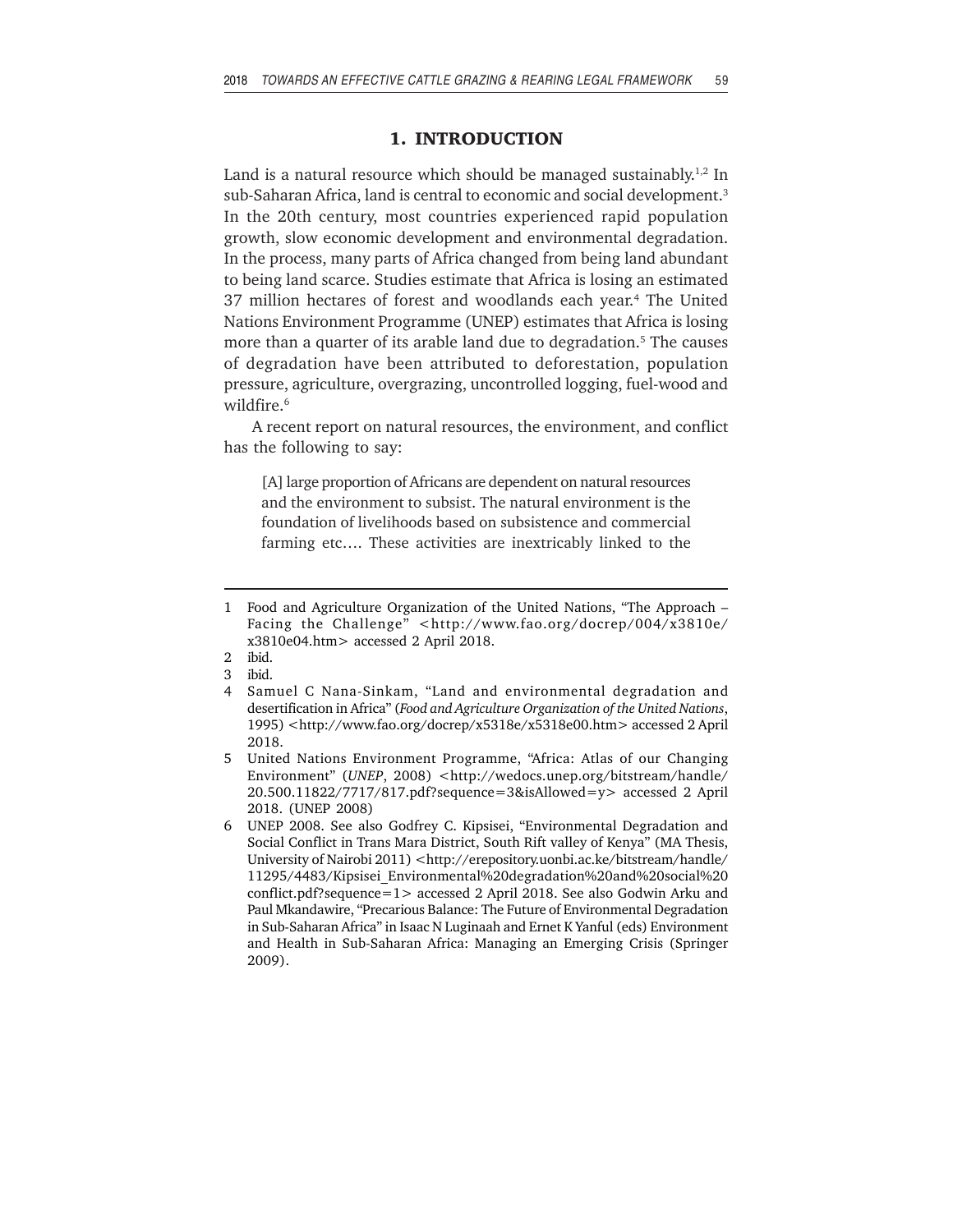availability of natural resources and the sustainable management of those resources, and in turn, the allocation, management and exploitation of increasingly limited natural resources can contribute to conflict in Africa.7

Lack of access to natural resources (land), upon which humanity depends, will lead to environmental degradation, competing interest and conflict, loss of lives and properties.<sup>8</sup> Violent conflicts between nomadic herdsmen and sedentary agrarian communities are not new due to competing interest over access to natural resources such as land and water (for grazing their cattle). However, in recent times, there have been increased reports of frequent clashes between herdsmen and farmers in different farming communities in Nigeria, raising issues of lack of access,<sup>9</sup> unsustainable use and management of natural resources, lack of a legal and regulatory framework, resulting in environmental degradation and exacerbating the insecurity and food crisis particularly in rural communities in Nigeria. Sometime in January 2018, it was reported that herdsmen burnt five hectares of oil palm plantation including yam and cassava plantations at Ilado village in the Akure South Local Government Area of Ondo State.<sup>10</sup> The farmer reported that the main reason the herdsmen burnt his farm was to burn off the dried vegetation in order for fresh grass to spring up days later for their cattle to feed on and that the nomadic pastoralists had

<sup>7</sup> Alida Kok and others, "Natural Resources, The Environment and Conflict" (*African Center for the Constructive Resolution of Disputes,* 19 November 2009) <http://www.accord.org.za/publication/natural-resources-the-environmentand-conflict/> accessed 2 April 2018.

<sup>8</sup> See the following: ibid; Piers Blaikie, "Environment and Access to Resources in Africa" (1989) 59 Journal of the International African Institute 18; Kipsisei (n 6). On the theory of access see the following: Jesse C. Ribot and Nancy Lee Peluso, "A Theory of Access" (2003) 68 Rural Sociology 63.

<sup>9</sup> Access to land can be described as the opportunity for temporary or permanent use and occupation of land for purposes of shelter, productive activity, or the enjoyment of recreation and rest. Access to land also entails the access to other resources (both natural and non-natural) annexed to land such as water.

<sup>10</sup> Peter Dada, "Fulani Herdsmen Set Falae's Five-Hectare Oil Palm Plantation Ablaze" Punch (Akure, 21 January 2018) <http://punchng.com/breakingfulani-herdsmen-set-olu-falaes-farm-ablaze/> accessed 19 June 2018. See also Sahara Reporters, "Suspected Fulani Herdsmen Set Ablaze Olu Falae's Farm in Ondo" *Sahara Reporters* (New York, 21 January 2018) <http:// saharareporters.com/2018/01/21/suspected-fulani-herdsmen-set-ablaze-olufalaes-farm-ondo> accessed 19 June 2018.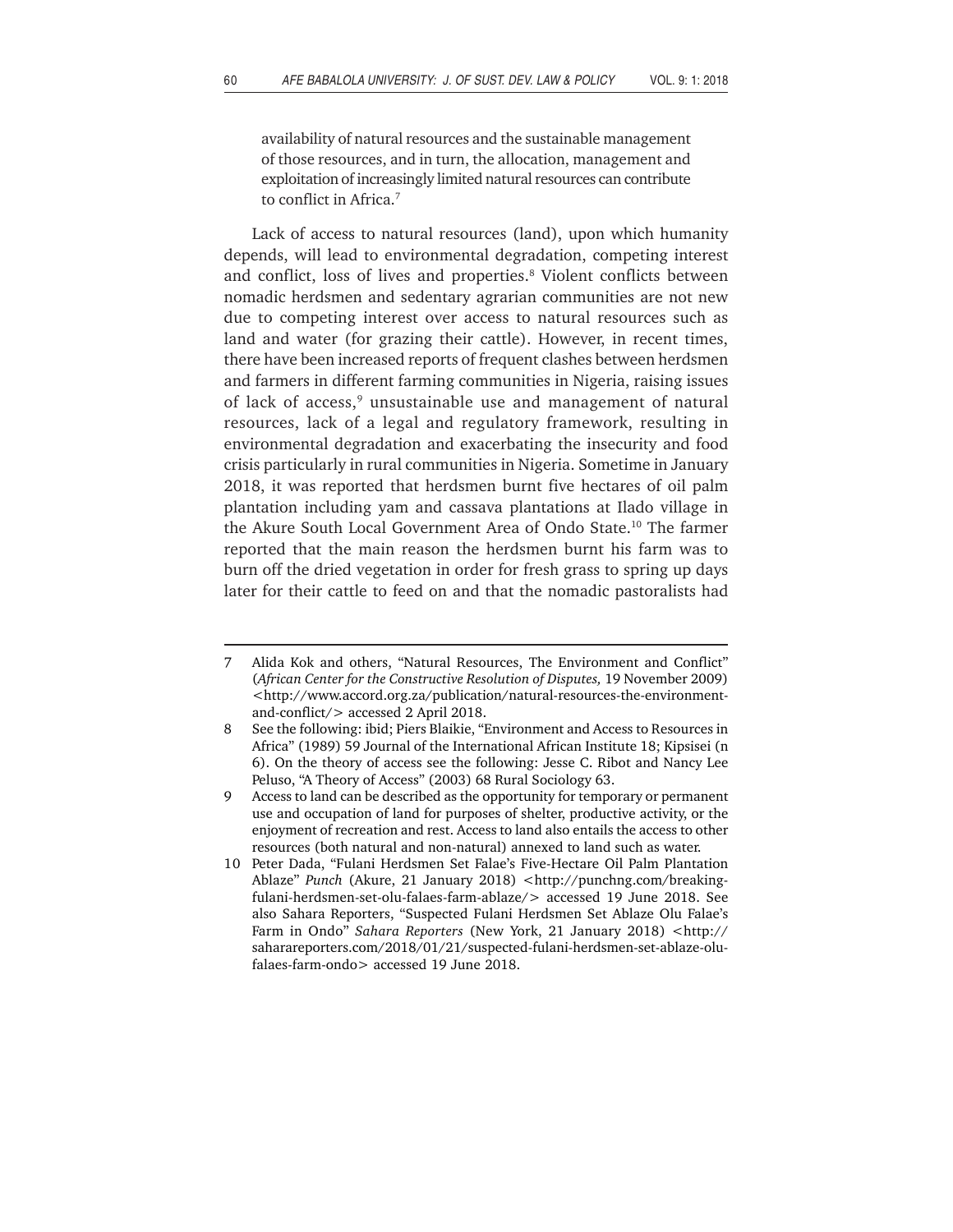been engaged in this practice on his farm for the last three years.<sup>11</sup> These attacks invariably also leads to retaliatory attacks on the pastoralist community by the host communities. Incidents like the above have been reported in all regions of the country.<sup>12</sup> Limitation of space will not permit a catalogue of recent clashes between pastoralist and local farming communities in Nigeria.

These incidents bring to the fore the several ways by which nomadic pastoralism can cause degradation of the environment. Indeed, bush burning is one of the environmentally destructive acts the nomadic pastoralists practice in Nigeria as it contributes to air pollution. They burn farmlands in order to cause vegetation re-growth within a short time for their cattle to feed on. In addition, the farmer revealed in an interview, that prior to the time this incident took place, the nomadic herdsmen used to lead their cattle to drink water in the dam on his farm and there would be signs that they had been there because animal waste would be seen in and around the water. This is another form of environmental degradation – water pollution. The Vice-President of Nigeria also lent credence to this when he said that the issues of scarcity of resources is at the heart of the conflicts between farmers and herdsmen in the country, that there is increasing competition for grazing land and water.<sup>13</sup> Describing the herding system in Nigeria, Bello said: "...During migration, a typical herd consisting of several family units

<sup>11</sup> Temitope Olanipekun, "Why Fulani Herdsmen Burnt My Farm – Falae" *Daily Post* (Nigeria, 22 January 2018) <http://dailypost.ng/2018/01/22/fulaniherdsmen-burnt-farm-falae/> accessed 19 June 2018.

<sup>12</sup> The incessant conflict between Fulani herdsmen and farmers in the Ikole and Oke Ado Ekiti State which prompted the Ekiti State government to enact the Anti-grazing law in Ekiti State. In 2017, it was reported that herdsmen attacked Dong and Lawaru villages in Adamawa State in the Northern Part of the country and that lives and properties were destroyed. Don Silas, "Suspected herdsmen attack villages in Adamawa" *Daily Post* (Nigeria, 10 December 2017) <http://dailypost.ng/2017/12/04/breaking-suspected-herdsmen-attackvillages-adamawa> accessed 6 April 2018.

<sup>13</sup> The UN secretary-general Antonio Guterres was quoted as saying that "Most of today's conflicts…are fueled by competition for power and resources, inequality, marginalization and exclusion, poor governance, weak institutions, sectarian divides". See Nidhi Sharma, "One Fourth of Armed Conflicts in ethnically divided Countries Coincide with Climate Problems: Study" *The Economic Times* (20 May 2017) <https://economictimes.indiatimes.com/ news/politics-and-nation/one-fourth-of-armed-conflicts-in-ethnically-dividedcountries-coincide-with-climatic-problems-study/articleshow/ 58757224.cms> accessed 19 June 2019.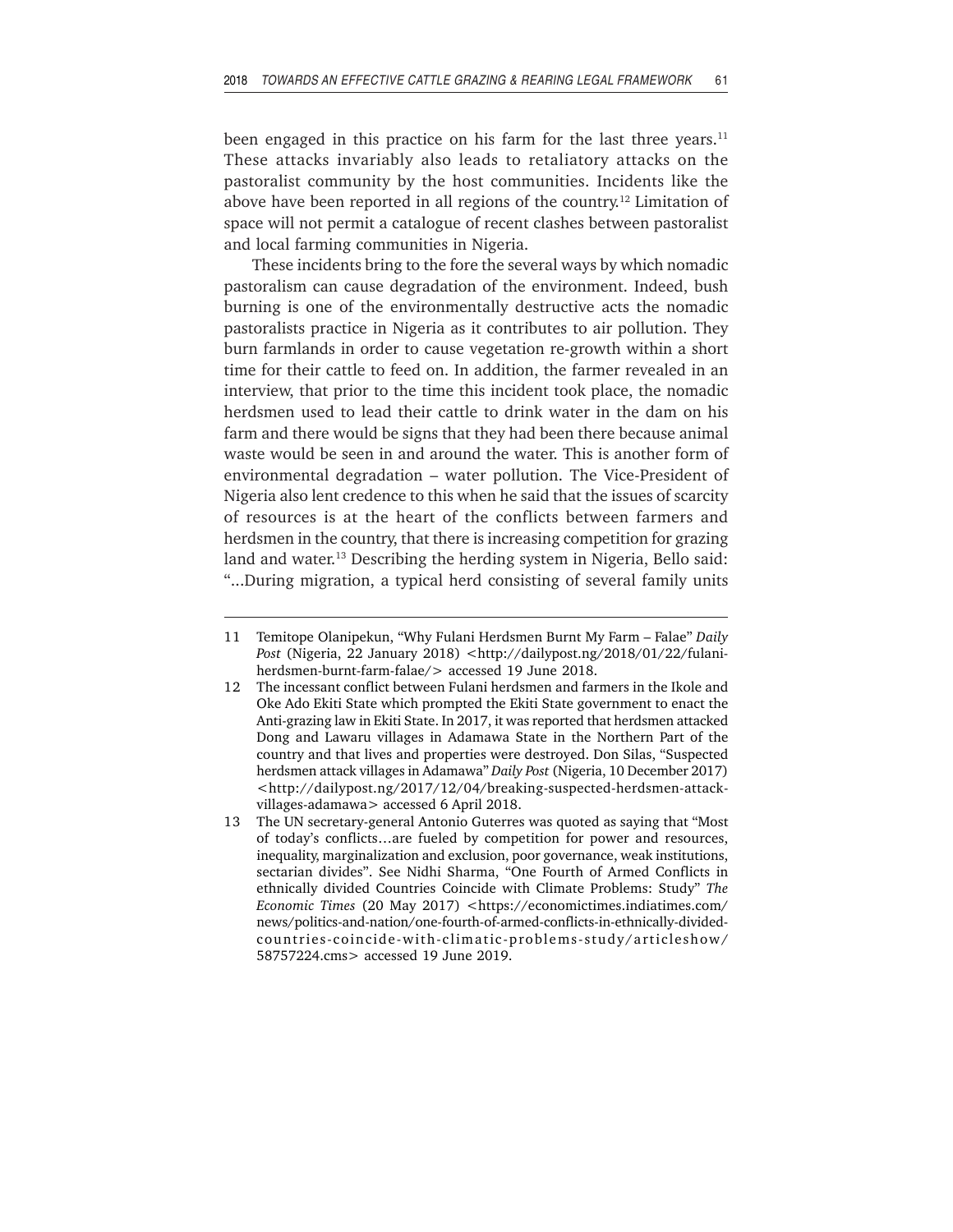move in a column of up to five meters wide and two kilometres long. And by the time it passes any given point, 'everything that stands at that point is destroyed'".14

Unregulated nomadic grazing, apart from its potential to increase insecurity and conflicts, also has an adverse impact on the environment. Over grazing causes severe damage to the environment such as the exposure of fragile soils leading to severe erosion and subsequent downstream siltation, and the introduction of aggressive weeds by the cattle.15 Environmental degradation contributes to scarcity of natural resources such as land, water, and vegetation, all of which can result in more conflict.16 Such conflicts will arise as a result of competing interests for natural resources and more conflicts will lead to increased environmental degradation; it thus becomes a vicious cycle.<sup>17</sup>

In view of the negative environmental impacts of nomadic pastoralism, the need for environmental considerations in its legal framework cannot be overemphasized. Unfortunately, the spotlight in policy documents, scholarly articles and in government circles has been more on the impact of nomadic grazing on other socio-economic factors and not on the environment.<sup>18</sup> Past and present attempts at regulating cattle grazing appear to be ineffective in Nigeria. This article is divided

<sup>14</sup> Alhassan Usman Bello, "Herdsmen and Farmers Conflicts in North-Eastern Nigeria: Causes, Repercussions and Resolutions" (2013) 2 Academic Journal of Interdisciplinary Studies 129, 131. See also Ismail Iro, "Grazing Reserve Development: A Panacea to the Intractable Strife between Farmers and Herders", (Gamji, 1994) <http://www.gamji.com/fulani8.htm> accessed 2 April 2018.

<sup>15</sup> See the following: Charles L.A. Asadu and others, "Cattle grazing and environment in eastern Nigeria: impact on soil physical properties" (1999) 28(2) Outlook on Agriculture 103; Iain Fraser and Tony Chisholm, "Conservation or cultural heritage? Cattle grazing in the Victoria Alpine National Park" (2000) 33 Ecological Economics 63, 67.

<sup>16</sup> Carl Christiansson and Eva Tobission, "Environmental Degradation as a Consequence of Socio-Political Conflict in Eastern Mara Region, Tanzania" in Anders Hjort af Ornäs and MA Mohamed Salih (eds) *Ecology and Politics: Environmental Stress and Security* (Scandinavian Institute of African Studies 1989) 60.

<sup>17</sup> See Anders Hjort af Ornas, "Environment and Security of Dryland Herders in Eastern Africa" in Anders Hjort af Ornäs and MA Mohamed Salih (eds) *Ecology and Politics: Environmental Stress and Security* (Scandinavian Institute of African Studies 1989) 8.

<sup>18</sup> Ajah Julius, "Small-scale Farmer's Perception on the Impact of Grazing Livestock Animals on Crop Production in Abuja, Nigeria" (2012) 5 Trends in Agricultural Economics 115.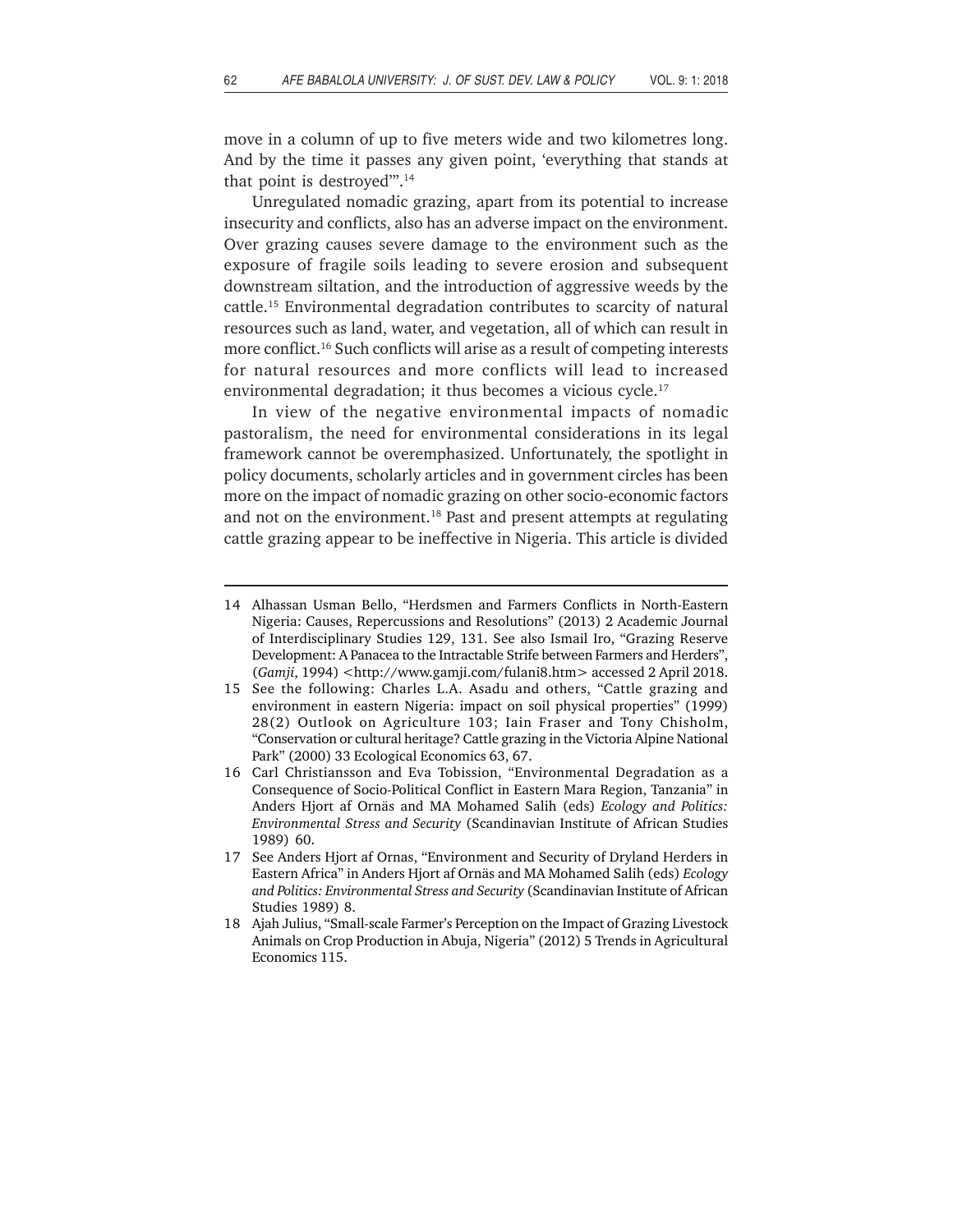into six sections. After this introduction, section 2 highlights the history and features of cattle grazing and rearing in Nigeria; section 3 examines the environmental impacts of unregulated nomadic cattle rearing and grazing in Nigeria; and section 4 examines the existing legal framework for cattle grazing in Nigeria, it highlights its inadequacies and the ongoing efforts at developing a sustainable legal framework. Section 5 highlights the guiding principles that are crucial for an effective legal and regulatory framework and also enhance effective management, environmental protection and sustainable development. As demonstrated in this article, an effective and enforceable legal framework on cattle grazing could engender a safe and sustainable environment in Nigeria. Section 6 is the conclusion.

## **2. SYSTEM OF NOMADIC CATTLE GRAZING AND REARING**

Nomadic cattle grazing and rearing is a major occupation of the people in the Sahel and parts of the Savannah regions of Nigeria.19 Pastoralists are people whose major source of livelihoods is livestock herding.<sup>20</sup> The importance of this industry, particularly its contribution to food production in the developing world, cannot be overemphasized. However, the environmental implications cannot be ignored as well. In Nigeria, migration is part of a comprehensive economic strategy. $21$ The movement of the pastoralists is governed by livelihood norms associated with the needs of their cattle for pasture.<sup>22</sup> Reportedly,

<sup>19</sup> Nigerian Environmental Study/Action Team and Brent Tegler (eds), *Climate Change Adaptation Strategy Technical Reports – Nigeria (CCASTR)* (Building Nigeria's Response to Climate Change, NEST 2011) 150 <http://csdevnet.org/ wp-content/uploads/Climate-Change-Adaptation-Technical-Report.pdf> accessed 3 April 2018. (CCASTR).

<sup>20</sup> Veena Bhasin, "Pastoralists of Himalayas" (2011) 33 Journal of Human Ecology 147. See also Sidiqat A Aderinoye-Abdulwahab and Lawal L Adefalu, "Pastoral Communities in Nigeria: Another Case of Marginalisation" (56th Australian Agricultural Resource Economic Society annual conference, Fremantle, Western Australia, 7-10 February 2012) <https://ageconsearch.umn.edu/bitstream/ 124218/2/2012AC%20Aderinoye%20CP2.pdf> accessed 6 April 2018.

<sup>21</sup> CCASTR (n 19).

<sup>22</sup> In Nigeria, 90 percent of cattle are owned by the Fulani ethnic group and they constitute the core of traditional pastoralists. This group of people are settled in the arid and semi -arid regions of the country. They however, migrate from one part of the country to another in search of graze land and water for the animals. See the following: Bello (n 14) and Aderinoye-Abdulwahab (n 20).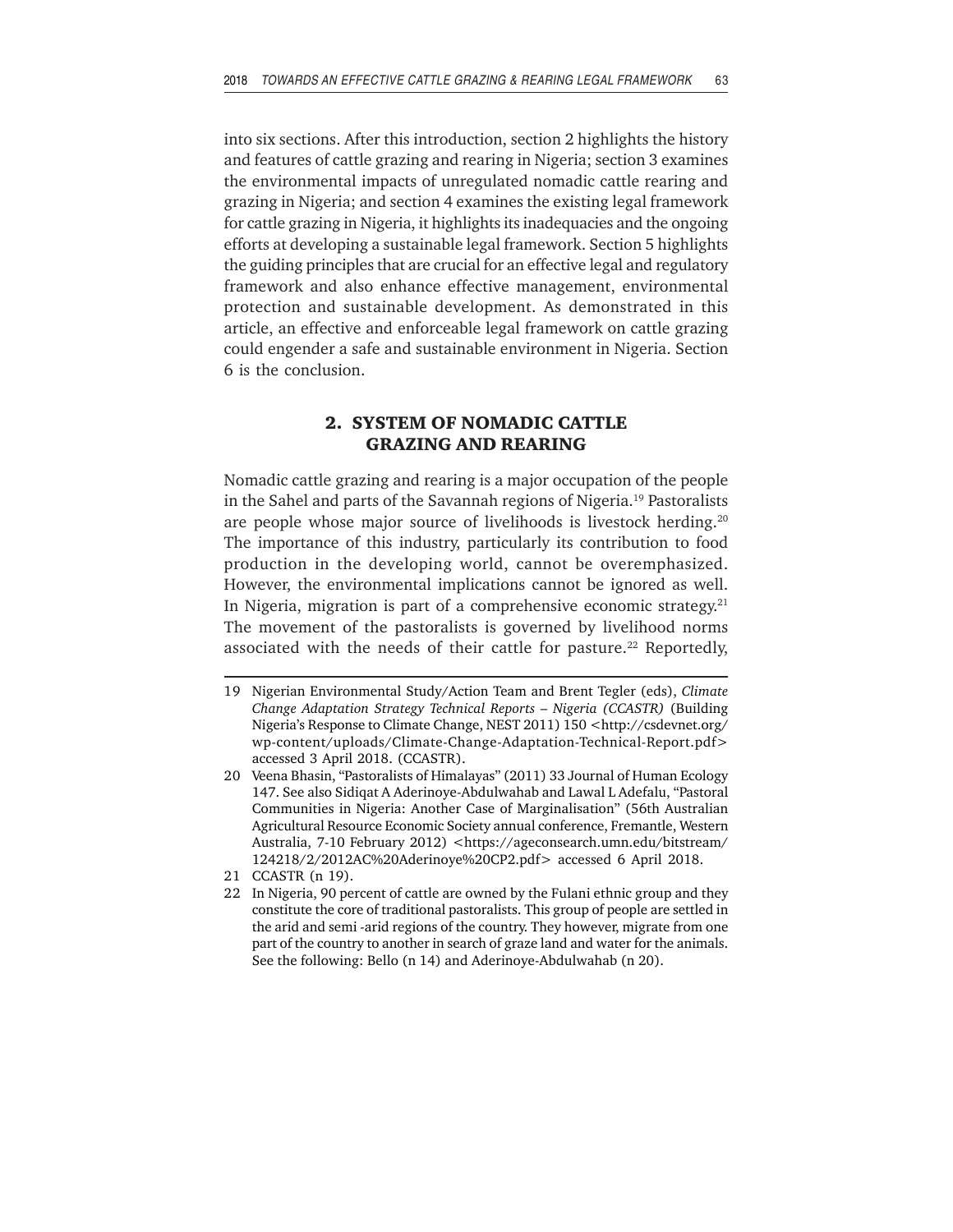livestock production accounts for one third of Nigeria's agricultural GDP, which shows its importance.<sup>23</sup> According to Cervenka, herds are the main wealth reserve for pastoralists generally, and their livestock are crucial in their socio-economic structure.24

In the different countries in Africa, nomadic pastoralists are usually a mix of both the indigenous ones and those who migrated from other neighbouring African countries in search of water and pasture. The latter movement is known as transhumance, even though the movement of the nomadic pastoralists within a country is also regarded as transhumance by some authors.<sup>25</sup> Transhumance came about as a result of a policy of Economic Community of West Africa (ECOWAS). In furtherance of this policy, ECOWAS developed a Transhumance Protocol, 1998 under Decision A/DEC.5/10/98.26 This Protocol was signed by ECOWAS States, including Nigeria. It guarantees the free movement of pastoralists or herders across the sub-region.27 This explains why there are foreign herdsmen in Nigeria. No doubt, this plays an important role in West African society by providing livestock and its products as well as revenue from the cattle trade.<sup>28</sup> However, in recent times, the

- 24 Zdenek Cervenka, "The Relationship Between Armed Conflict and Environmental Degradation in Africa" in Anders Hjort af Ornäs and M.A. Mohamed Salih (eds), *Ecology and Politics: Environmental Stress and Security in Africa* (Scandinavian Institute of African Studies 1989) 30.
- 25 See Kwaku Agyemang, "Transhumance Pastoralism in Africa: Thoughts from the Field" in Ndiaga Gueye (ed), *Sustainable Pastoralism and Rangelands in Africa*, vol 31 (Food and Agriculture Organization of the United Nations 2017) 3. See also Edward Kilawe and Patrick M Bahal'okwibale, "Pastoralism and Rangeland Management in Drylands of Eastern Africa: A Review of Issues, Challenges and Practices" Ndiaga Gueye (ed), *Sustainable Pastoralism and Rangelands in Africa*, vol 31 (Food and Agriculture Organization of the United Nations 2017) 18.
- 26 "Decision A/Dec.5/10/98 relating To the Regulation on Transhumance between ECOWAS Member States" (1998) 35 Official Journal of the Economic Community of Western American States <http://ecpf.ecowas.int/wp-content/ uploads/2016/01/Decision-1998-English.pdf> accessed 3 April 2018.
- 27 Ibid 5. See Article 3 of the Decision which states that "The crossing of land borders for the transhumance of cattle, sheep, goats, camels and donkeys according to conditions defined by this Decision is authorized between all the countries of the community"; See Felix Lankester and Alicia Davis, "Pastoralism and Wildlife: Historical and Current Perspectives in the East African rangelands of Kenya and Tanzania" (2016) 35 Rev Sci Tech 473.
- 28 The human population gains most of its livelihoods from the animals reared, from meat, milk, butter, cheese and hides.

<sup>23</sup> CCASTR (n 19). The livestock species are cattle, goat, sheep, camel and local poultry.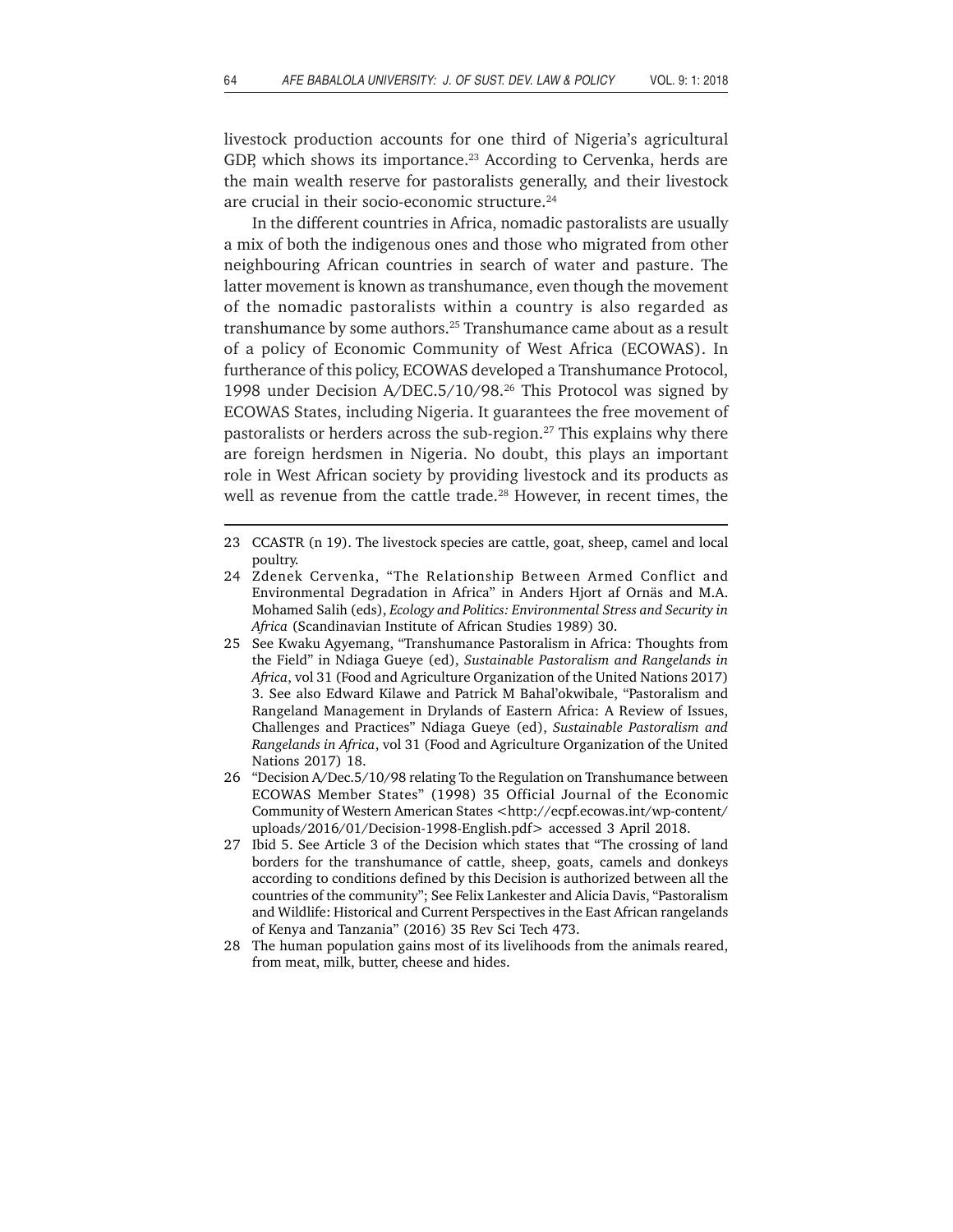practice has resulted in severe conflicts wherever nomadic pastoralists and their herds pass through or attempt to settle temporarily.

Against this background, insecurity and increased conflict occurs, threatening national security, the livelihood of crop farmers and environmental sustainability, not only in Nigeria but also in most countries in Africa and other non-African countries.<sup>29</sup> Agyemang buttressed this point when he stated that almost all coastal countries in West Africa (Cote D'Ivoire, Ghana, Togo, Benin and Nigeria) with borders with landlocked dry countries with large pastoral herds, have experienced conflicts between host communities and cattle herders from the northern countries, mainly Chad, Niger, Mali, Burkina Faso and northern Cameroun.<sup>30</sup> Conflicts have been reported to be usually centred on the destruction of crops, pollution of rivers and ponds serving as source of drinking water for communities, indiscriminate bush burning by herders and harassment of nomads by host communities' youths, among other complaints.<sup>31</sup>

A technical report on climate change adaptation strategy for Nigeria noted that Lake Chad's shrinking has increased the influx of longdistance migrant nomadic cattle herders<sup>32</sup> from the Republic of Niger, as well as the migration of citizens of Chad and Niger further south in search of optimum opportunities. The report noted that these longdistance migrants have been well-armed since the mid-1990s and are willing to use violence to assure their grazing.<sup>33</sup> This has contributed to the violent conflicts between herders and farmers in the north-eastern

- 32 Usually refered to as "Udawas".
- 33 CCASTR (n 19)148.

<sup>29</sup> David Anaafo, "Contested Pastures: State Land Reform Policies, Community Dynamics and Pastoralism in the Nkoranza South Municipality, Ghana" in Ndiaga Gueye (ed), *Sustainable Pastoralism and Rangelands in Africa*, vol 31 (Food and Agriculture Organization of the United Nations 2017) 52; See also Agyemang (n 25).

<sup>30 1</sup> Agyemang (n 25) 4; The Nigerian government has stated that most of the herdsmen involved in the violence being witnessed in the country are foreigners from neighbouring countries.

<sup>31</sup> See also Albert U Ofuoku and Benjamin I Isiefe, "Causes, Effects and Resolution of Farmers-Nomadic Cattle Herders Conflict in Delta State, Nigeria," (2009) 1 International Journal of Sociology and Anthropology 47; Ibrahim Baidoo, "Farmer-Herder Conflicts: A Case Study of Fulani Herdsmen and Farmers in the Agogo Traditional Area of the Ashanti Region" (MA thesis, University of Ghana 2014) <http://ugspace.ug.edu.gh/handle/123456789/7253> accessed 6 April 2018.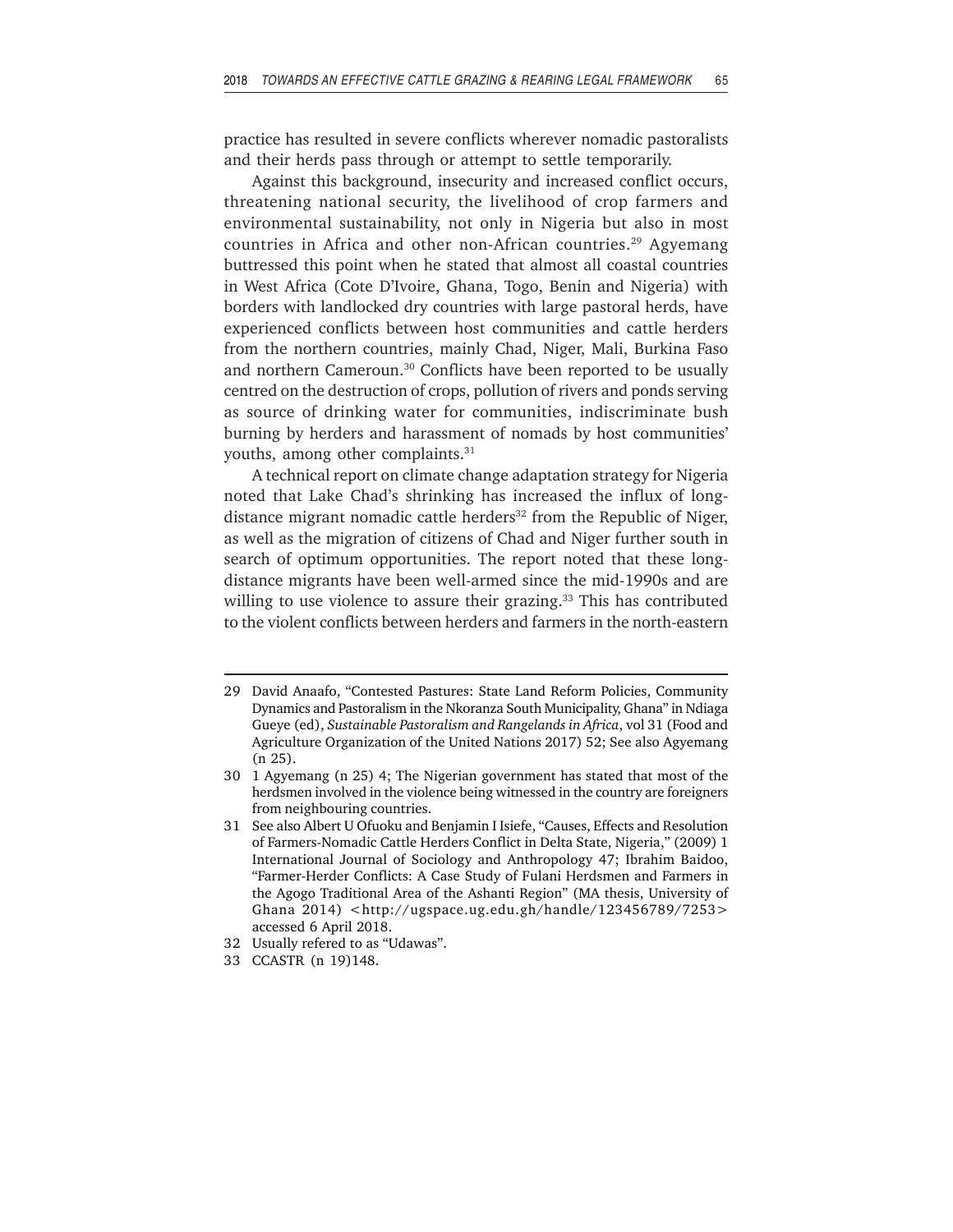part and other regions of Nigeria. Considering the influx of foreign herdsmen into Nigeria, the pressure cattle grazing will engender in the environment is bound to be enormous.<sup>34</sup>

## **3. ENVIRONMENTAL IMPACTS OF UNREGULATED CATTLE GRAZING**

The livestock sector contributes significantly to global warming through greenhouse gas (GHG) emissions.35 Emissions from livestock accounts for 9 per cent of all carbon dioxide emissions derived from humanrelated activities and 37 per cent of Methane emissions. This is primarily as a result of gas from the digestive system of cattle and other domesticated ruminants.36 The United Nation's Food and Agriculture Organization (FAO) and other organizations also highlights the harmful effects of unregulated livestock production on the environment and the fact that they are becoming increasingly serious at all levels – local, regional, national and global.<sup>37</sup> The environmental impacts range from

- 34 A statement by the president of the Miyetti Allah Kautal Hore Fulani Socio-Cutltural Group, Abdullahi Bello Bodejo is instructive on this point. He stated, at a joint news conference with the Miyetti Allah Cattle Breeders Association of Nigeria, that "Anywhere you keep this volume of cows we have now, for two weeks, they will eat out everything and you will have ecological disaster". Abbas Jimoh, "Grazing Laws: Nigerian Cows Unsuitable for Ranching" *Daily Trust* (Nigeria, 19 November 2017).
- 35 Petr Havlik and others, "Climate Change Mitigation Through Livestock System Transitions" (2014) 111 Proceedings of the National Academy of Science 3709. See also "Rearing Cattle Produces More Greenhouse Gases than Driving Cars, UN report warns" *UN News* (29 November 2006) <https://news.un.org/en/ story/2006/11/201222-rearing-cattle-produces-more-greenhouse-gasesdriving-cars-un-report-warns> accessed 20 June 2018. See the full report: Livestock, Environment and Development Initiative, and Food and Agriculture Organization of the United Nations, *Livestock's Long Shadow: Environmental Issues and Options* (FAO 2006) <http://www.fao.org/docrep/010/a0701e/ a0701e.pdf> accessed 20 June 2018.
- 36 Petr Havlik and others, "Crop Productivity and the Global Livestock Sector: Implications for Land Use Change and Greenhouse Gas Emissions" (2013) 95 American Journal of Agricultural Economics 442. See also Mercedes MC Bustamante and others, "Climatic Change: Estimating Greenhouse Gas Emissions from Cattle Raising in Brazil" (2012) 115 Climate Change 559.
- 37 Henning Steinfeld and others (eds), *Livestock in a Changing Landscape: Drivers, Consequences and Responses*, vol 1 (Island Press 2010). See also Stanford University, "Harmful Environmental Effects of Livestock Production on The Planet "Increasingly Serious", Says Panel" *ScienceDaily* (22 February 2007)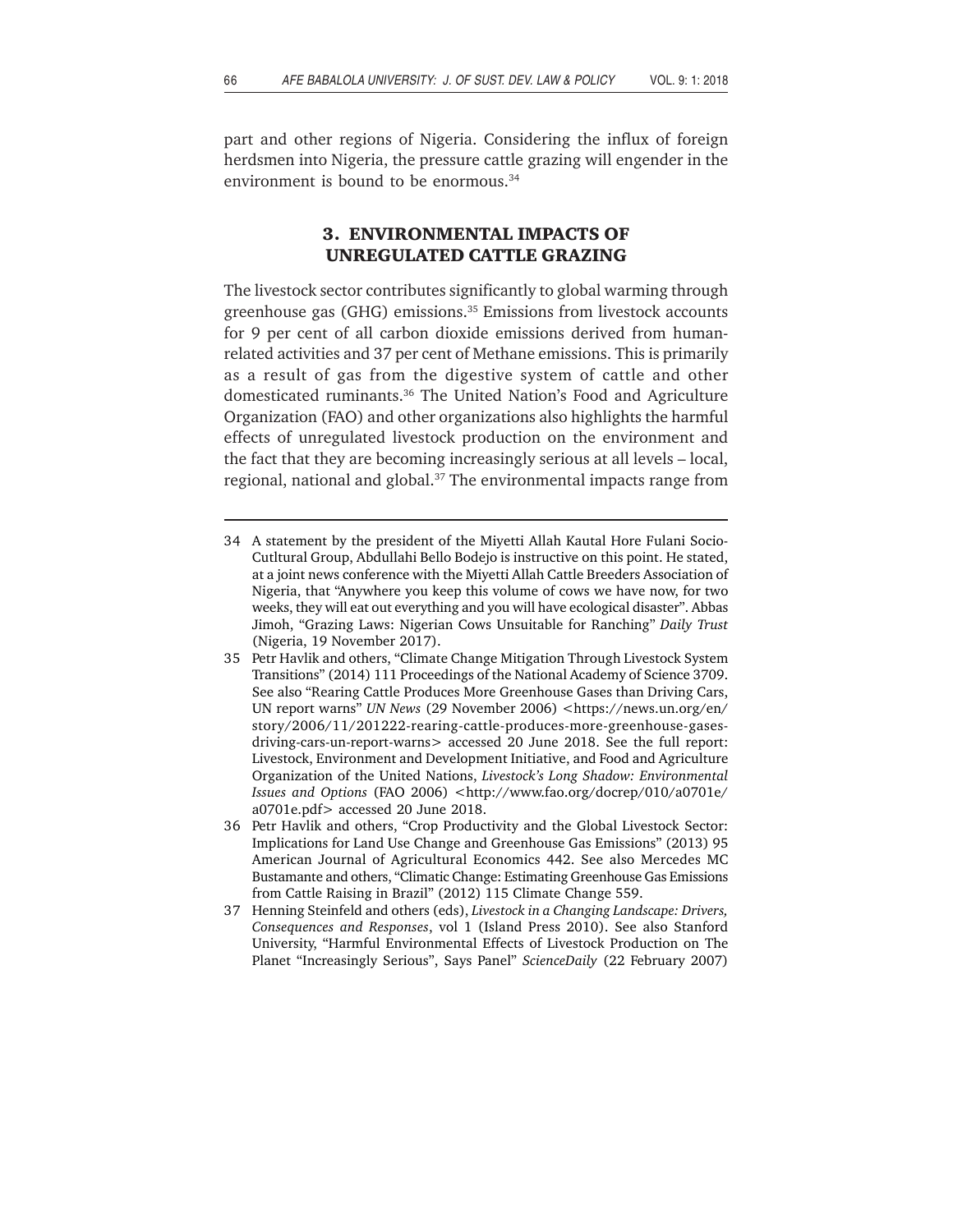land degradation, and air and water pollution, to loss of biodiversity and as with climate change and other modern environment challenges, developing countries are especially vulnerable to the effects of the present nomadic mode of cattle rearing.<sup>38</sup> According to a recent report, the livestock sector generates more greenhouse gas emissions, as measured in CO<sub>2</sub> equivalent (18 per cent more than transport) and it is also a major source of land and water degradation.<sup>39</sup> The ECOWAS Transhumance Protocol also recognizes that transhumance is a source of health, social, environmental, economic and political problems, despite the fact that the development of livestock breeding is an integral part of any food security.40

According to Herrero and Thornton, livestock is the largest land use sector on earth and that many of the solutions to the challenges of food security depend on how sustainably this sector is managed. $41$ Pelletier and Tyedmers argue that the livestock sector will soon reach or exceed recently published sustainability thresholds in some of these environmental problems, including climate change.<sup>42</sup> This can be worsened by growing demand for agricultural products, especially livestock due to increased prosperity.<sup>43</sup> Some anticipate that meat

- 38 Henning Steinfeld and Pierre Gerber, "Livestock Production and the Global Environment: Consume Less or Produce Better?" (2010) 107 Proceedings of the National Academy of Sciences 18237; Mario Herrero and Philip K Thornton, "Livestock and Global Change: Emerging Issues for Sustainable Food Systems" (2013) 110 Proceedings of the National Academy of Sciences 20878; and Charles LA Asadu and others, "Cattle Grazing and Environment in Eastern Nigeria: Impact on Soil Physical Properties" (1999) 28 Outlook on Agriculture 103.
- 39 *Livestock's Long Shadow: Environmental Issues and Options* (n 35). See also Steinfeld (n 37).
- 40 See the Preamble, (n 26).
- 41 Herrero (n 38).
- 42 Nathan Pelletier and Peter Tyedmers, "Forecasting Potential Global Environmental Costs of Livestock Production 2000 – 2050" (2010) 107 Proceedings of the National Academy of Sciences 18371. See also ibid.
- 43 Steinfeld (n 38). See also Kyle Downey, "How Does Livestock Industry Impact the Environment?" (*Law Street*, 2 June 2016) <www.lawstreetmedia.com/ issues/energy-and-environment/various-ways-livestock-industry-impactedenvironment> accessed 13 February 2018.

<sup>&</sup>lt;www.sciencedaily.com/releases/2007/02/07022014524.htm> accessed 20 June 2018. The researchers presented their report at the annual meeting of the American Association of Science in San Francisco: Dilda Karayu, "Land Tenure System in Pastoralist Societies: Findings of a Study tour to Peru" Ndiaga Gueye (ed), *Sustainable Pastoralism and Rangelands in Africa*, vol 31 (Food and Agriculture Organization of the United Nations 2017) 29.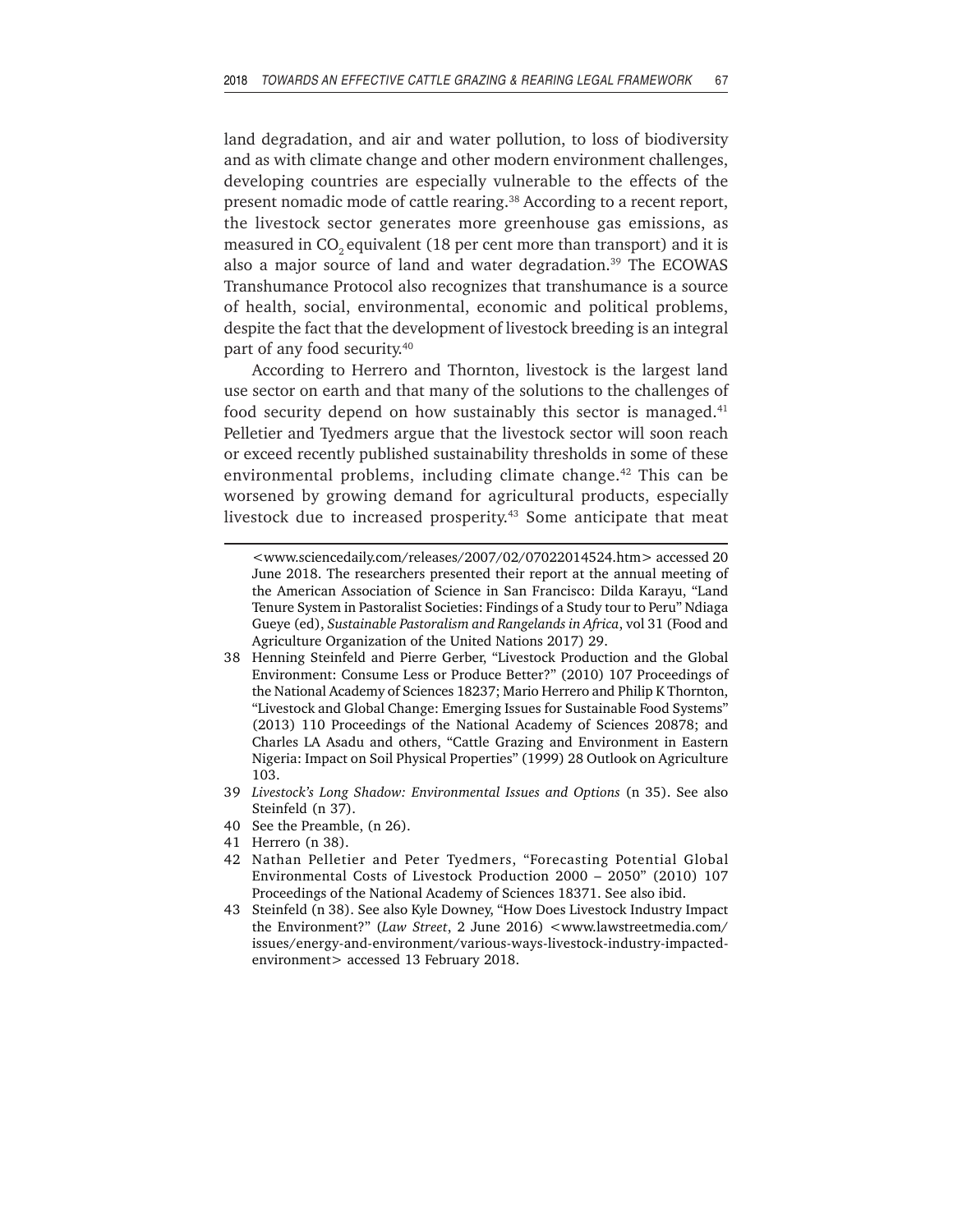demand will double by 2020 and that if humans do not manage to reduce global greenhouse gas emissions by that time, then the globally accepted goal of limiting warming to  $2^{\circ}$ C will be extremely difficult to accomplish.44 Already, there is warning that Africa is set to experience unprecedented boom in demand for animal foods over the coming decades that if not properly managed could lead to the spread of new diseases, damage the environment and affect people's livelihoods.<sup>45</sup>

Water is said to influence the distribution of pasture land and the distribution of livestock. As a result, large herds of cattle concentrate wherever there is water.<sup>46</sup> The effect of this is that wells, ponds and streams dry up. This provokes desiccation, drought and water shortage.47 Projections of water use show increased pressure on total fresh water resources, notably on blue water (irrigation), and moderate increases in the efficiency of green water use.<sup>48</sup> Recently, it was reported that the Lake Chad Basin, which forms Nigeria's main source of water supply is drying up. Such concentration around water sources invariably results in the tensions over access to water, pollution due to waste by the cattle and much of the waste gets carried along by run-offs and then dumped inside the streams and rivers. This is in addition to the fact that such wastes will encourage flies and stench which may lead to other public health issues.

Overgrazing has also played a role in degrading scarce natural resources. Overgrazing depletes vegetation and causes deforestation.<sup>49</sup> Overgrazing is basically caused by a large number of cattle beyond the carrying capacity of an area of land. In Nigeria, Iro states that Borno State has the largest population of livestock in Nigeria but there is hardly enough grass for year-round grazing, and same can be said of most parts of Nigeria.50 Iro states further that the nomadic pastoralists adapt to these shortages by using farm residue or by grazing in urban

<sup>44</sup> *Livestock's Long Shadow: Environmental Issues and Options* (n 35).

<sup>45</sup> Umberto Bacchi, "Can Africa Deal With an Expected Boom in Demand for Meat?" *Reuters* (13 March 2017) < https://www.reuters.com/article/us-africa-foodlivestock/can-africa-deal-with-an-expected-boom-in-demand-for-meatidUSKBN16K1V3> accessed 20 June 2018.

<sup>46</sup> Onah R Ogri, "Environmnetal Problems Associated with Livestock Production in Tropical Africa" (1998) 19 Environmentalist 137, 141.

<sup>47</sup> Ibid.

<sup>48</sup> Herrero (n 38).

<sup>49</sup> Ogri (n 46) 140.

<sup>50</sup> Iro (n 14).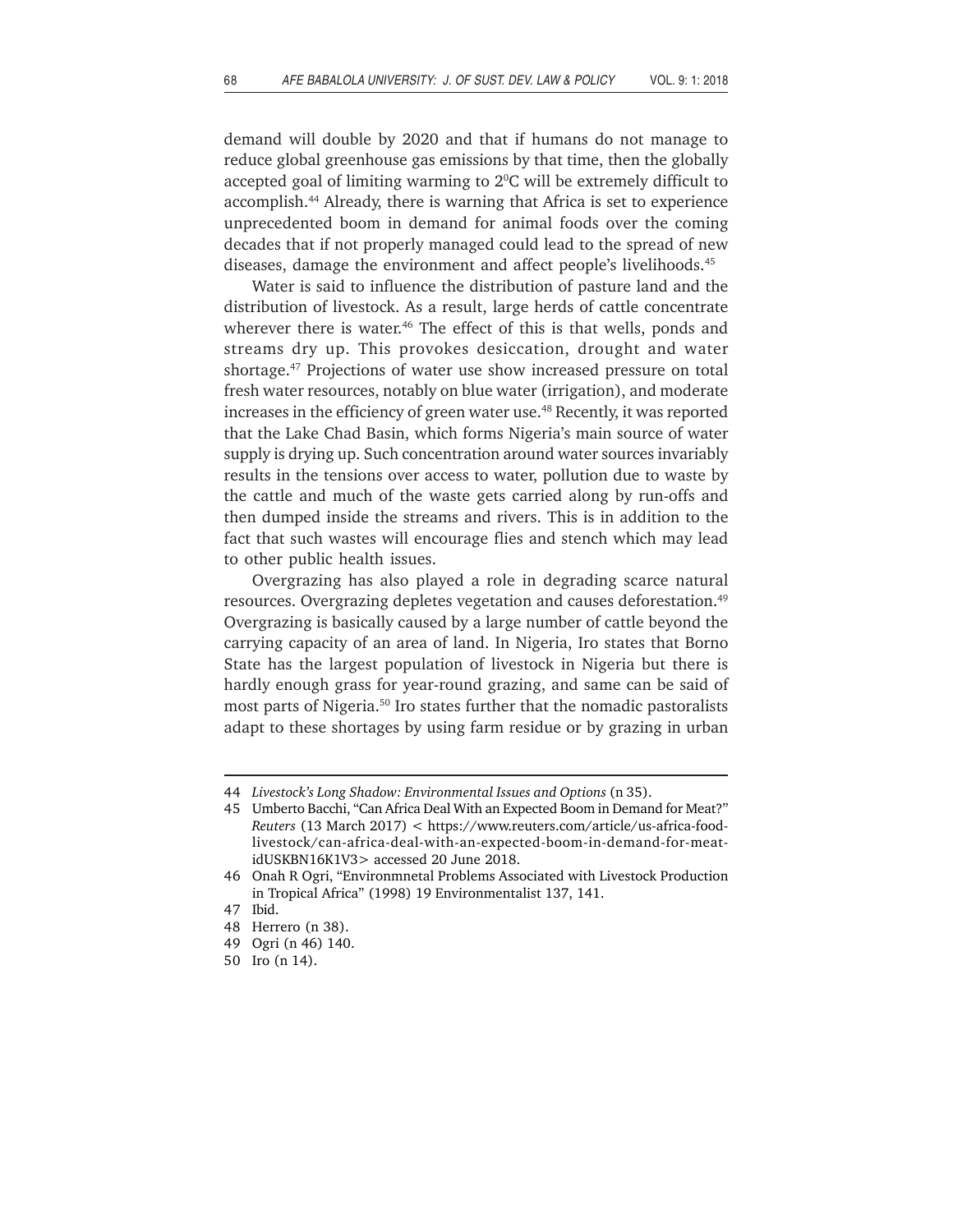areas. This has led to the scavenging of food by cows and other animals around school playgrounds, golf courses, residential areas, street shoulders and even airport surroundings.<sup>51</sup> All of these leads to other problems of traffic flow obstruction, endangerment of street users and urban congestion.52

Bush burning is another environmental problem caused by cattle grazing. Bush burning is common in the dry season to improve pasture lands for cattle. Fire has been used extensively in Africa by livestock pastoralists to condition grazing areas.<sup>53</sup> Apart from the smoke the fire produces, burning reduces vegetative cover for wildlife, and in some cases, excessive burning destroys soil microorganisms which in turn reduces soil fertility. It also destroys wildlife habitat.

A study conducted in the eastern part of Nigeria concluded that if cattle grazing is not controlled, soil properties when exposed would continue to deteriorate, which could lead to extensive soil erosion. 54 Compaction of the topsoil resulting from the pressure exerted by the hooves of an increased number of cattle per unit area has been shown to negatively impact soil physical conditions.<sup>55</sup> This increases bulk density and penetration resistance, decreasing soil porosity and infiltration rates.56

<sup>51</sup> ibid; "Cows Invade Akure Airport Runway, Delay Plane's Landing" (*Core TV News*, 18 February 2018) <http://coretvnews.com/cows-invade-akure-airportrunway-delay-planes-landing/> accessed on 28 February 2018.

<sup>52</sup> In Mongolia, where a few years ago there were pastures and patches of cropland it was reported that only sandy fields remain. Also in Brazil, environmental groups have warned for years that cattle production is consuming huge chunks of the rainforest which is regarded as the largest in the world. See Ronnie Vernooy, "How Mongolian Herders Are Transforming Nomadic Pastoralism" (2011) 2 The Solutions Journal 82.

<sup>53</sup> Ogri (n 46) 140.

<sup>54</sup> See Asadu (n 38). It is unfortunate that soil has not received the same degree of attention as other natural resources, yet soil degradation is a threat to biodiversity, human existence, and food security. For more of the impact of soil degradation, see Temitope E Alori and Chinenye Nwapi, "The International Legal Regime for Sustainable Soil" in Rhuks T Ako and Damilola S Olawuyi (eds) *Food and Agricultural Law* (Afe Babalola University Press 2015) 102.

<sup>55</sup> Agnieszka E Latawiec and others, "Intensification of Cattle Ranching Production Systems: Socioeconomic and Environmental Synergies and Risks in Brazil" (2014) 8 Animal 1255, 1257.

<sup>56</sup> ibid.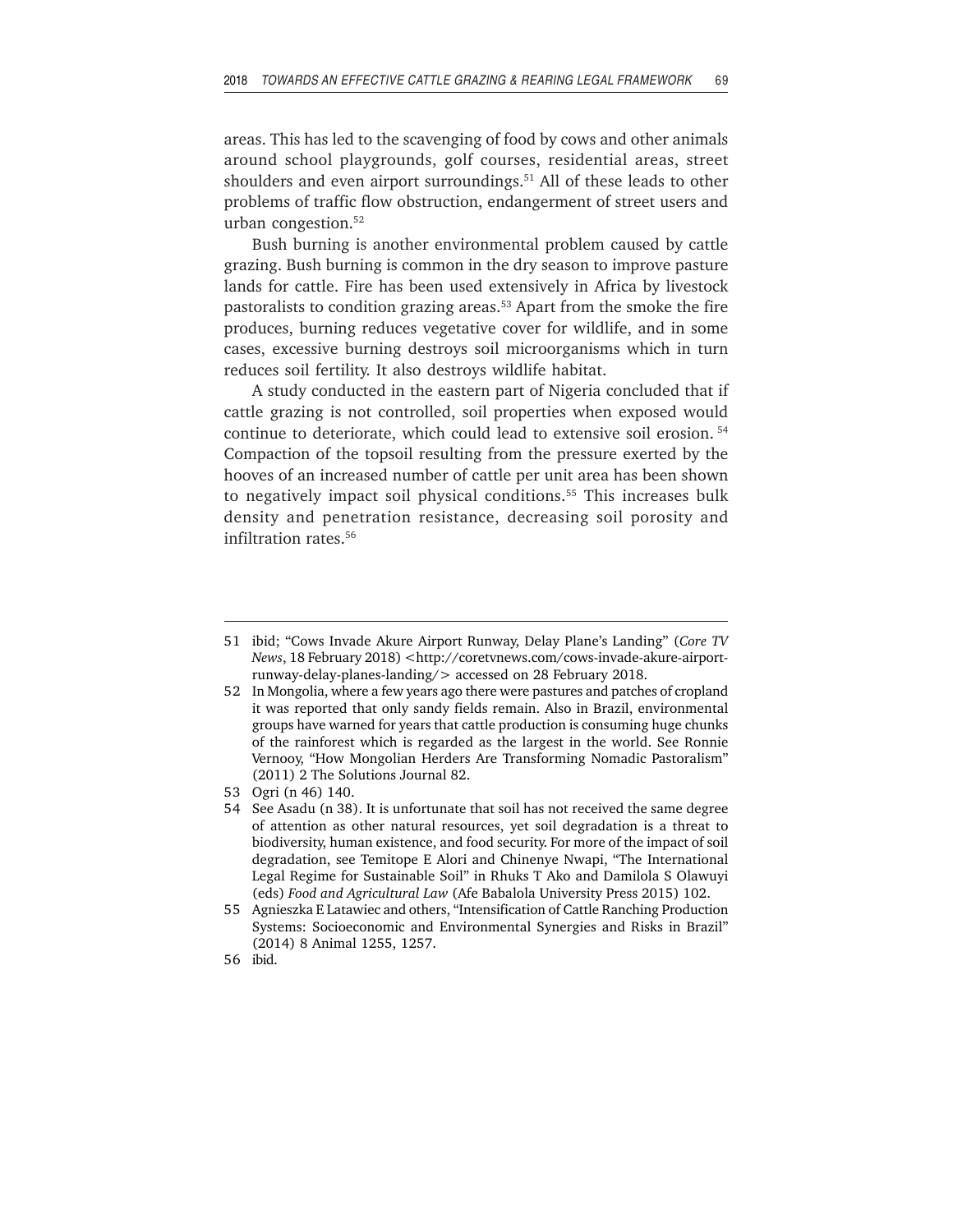# **4. PAST AND CURRENT EFFORTS AT DEVELOPING A LEGAL FRAMEWORK**

The issue of sedentarization of the nomadic cattle rearing system is one which for many years has generated considerable discussion in Nigeria's government circles.<sup>57</sup> Therefore, there have been legislative efforts geared towards addressing the concern.<sup>58</sup>

### **4.1 Grazing Reserve Law, 1965**

The policy of the Nigerian government in the 1960s was centred on the establishment of grazing reserves in cattle producing areas.<sup>59</sup> At that time, cattle rearing was carried out by herders from the North. This explains the reason why it was the Northern Regional Government that enacted the Grazing Reserves Law in 1965. By that law, the Northern Region established grazing reserves in the Northern States.<sup>60</sup> When the Northern Region ceased to exist, the Northern States absorbed the law into their state laws.<sup>61</sup> It is a law for the constitution, preservation and control of grazing reserves and for purposes connected with it. Section 3 of the Law provides that lands, which may be constituted as a government grazing reserve, are lands at the disposal of government or native lands and any lands in respect of which it

<sup>57</sup> Moses O Awogbade, "Grazing Reserves in Nigeria" (1987) 23 Nomadic Peoples 19.

<sup>58</sup> Note that apart from the legislation discussed above, the National Commission for Nomadic Education was established in 1989 by Decree 41 of 12 December 1989, now known as the Nomadic Education Act, 1989. The Act established the Commission for Nomadic Education, which will, amongst other things, establish, manage and maintain primary schools for nomadic children. Cap N20 Laws of the Federation of Nigeria (LFN) 2004. The Federal Government introduced the programme in consonance with the provisions of the then Constitution of Federal Republic of Nigeria 1979 and the National Policy on Education which requires government to provide equal educational opportunities to all Nigerians in order to ensure that nomads have an unfettered access to quality basic education. The Commission was established to implement the National Programme on Nomadic Education introduced by the Federal Government in 1986.

<sup>59</sup> Awogbade (n 57).

<sup>60</sup> States like Kaduna, Bauchi, Plateau, Adamawa formerly Gongola and Borno all had grazing reserves.

<sup>61</sup> For example, Grazing Reserves Law Cap. 53 Laws of Kano State, 1991; Grazing Reserves Law, Cap. 59 Laws of Yobe State, 1994; Grazing Reserves Law, No. 4, Laws of Northern Nigeria, 1965 of Plateau State.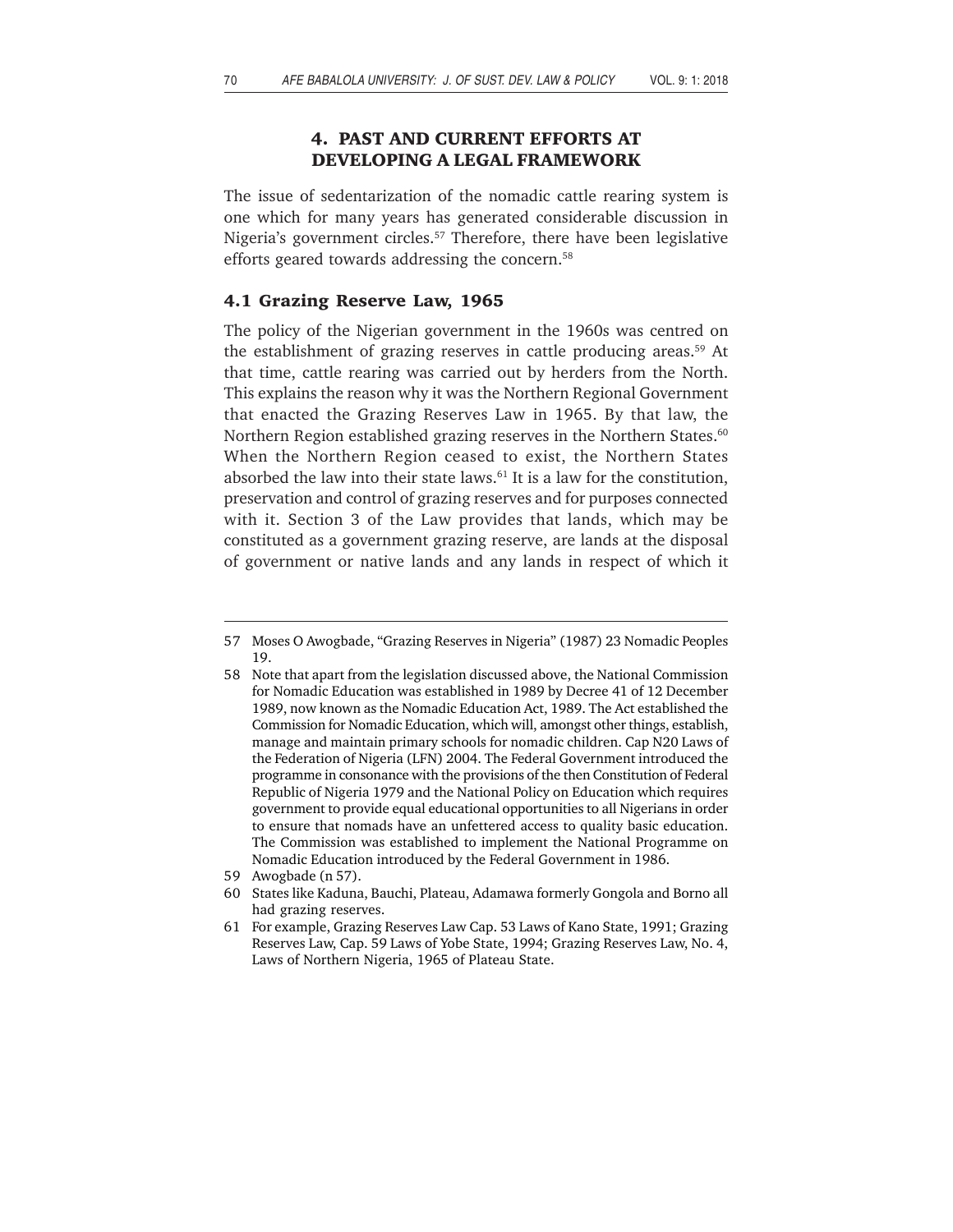appears to the minister $62$  that grazing on such lands should be protected or reserved.<sup>63</sup>

A close perusal of the law reveals that it does not contemplate environmental protection as one of its objectives and there are no environmental protection provisions in the law. Although section 22 of the Law states that the Governor may make regulations for certain matters in respect of the grazing reserves, there is no reference to environmental protection.<sup>64</sup> This may be attributed to the fact that environmental considerations were not a key concern and sustainable development was relatively unknown during that period. Several Northern States have duly gazetted grazing reserves. However, it has been observed that majority of these reserves lack the relevant infrastructure, are run-down, without pasture or water, especially in the dry season.<sup>65</sup>

This law was made with the northern States as the object. However the reality today is that nomadic cattle grazing and rearing is carried out all over the country, pastoralists migrate from one part of the country to another in search of grazing land and water for the animals.<sup>66</sup> The law is, therefore, not suited for current realities. The implication of the foregoing is that the Grazing Reserve Law, 1965, in its present state, is not fit for purpose to achieve the 21st century's overarching principle of sustainable development.

<sup>62</sup> At that time, this referred to the Minister vested with the responsibility for animal and forest resources by the Constitution of Northern Nigeria.

<sup>63</sup> However, before any land is constituted as a government grazing reserve, a notice should be published by the Minister in the Northern Nigeria Gazette specifying the particulars of the land, s 4.

<sup>64</sup> Grazing Reserve Law 1965, s 22 (a)-(g). See also s 33 Section which empowers a native authority to make similar regulations, with the approval of the Minister, s 33 (a)-(g).

<sup>65</sup> Bello (n 14) 131. See also The Vice-President of Nigeria Prof. Yemi Osinbajo's speech at the National Security Summit at the NAF Conference center and Suites, Abuja on Thursday, 8 February 2018.

<sup>66</sup> Aderinoye-Abdulwahab (n 20). See also Abdurrahman Umar, "The Teacher Education Curriculum and the World of Work: A Study of Teachers of Disadvantaged Children in Nigeria" (2006) 22 Teacher and Teacher Education 777.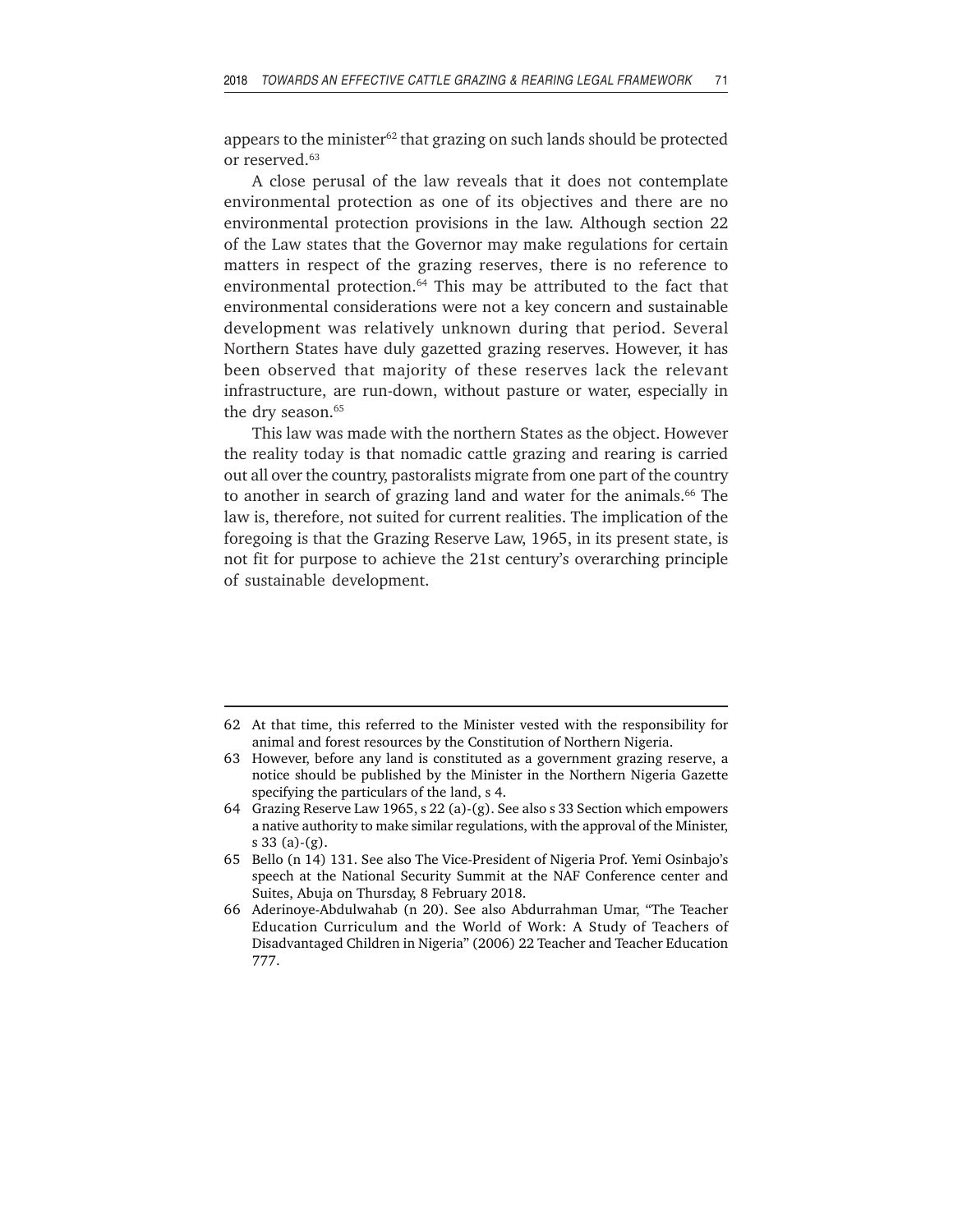# **4.2 The National Environmental (Watershed, Mountainous, Hilly and Catchment Areas) Regulations, 2009**

This is a Regulation made pursuant to the National Environmental Standards and Regulation Enforcement Agency Act, 2007. As the title indicates, the objective is to regulate the manner in which land owners or occupiers utilize land in watershed, mountainous, hilly or catchment areas.<sup>67</sup> With respect to these protected areas, the Agency is vested with the responsibility to control activities which are inconsistent with good land management practices.<sup>68</sup> The Agency, in conjunction with state and local governments, are to identify these watersheds, mountainous, hilly and catchment areas within each State jurisdiction and indicate those that are at risk of degradation. $69$  Such areas are deemed to be at risk of environmental degradation if, among other activities, there is overgrazing.<sup>70</sup>

The Agency in collaboration with state and local governments are to collate the data of these protected areas for the purpose of maintaining a national database.71 Any individual who desires to graze livestock in these areas is expected to submit an application endorsed by the Chairman of the Local Government Area to the Agency, and the Agency may grant the permit after due consideration of the application.<sup>72</sup> Item 5 (4)(a) of the Regulation states that the local government in conjunction with the state government and the Agency shall designate areas to be reserved for grazing and any other activities necessary to conserve the resources of areas, threatened by degradation. Regulation 9 further states that the Agency in collaboration with the State shall restrict grazing in such watersheds, mountainous, hilly and catchment areas that are identified as threatened by environmental degradation and that these authorities may issue an order prescribing the maximum number of animals that may graze or be permitted to graze on any particular area of land.73 The penalty for the contravention of any of

73 ibid Reg 9 (1) and (2).

<sup>67</sup> The National Environmental (Watershed, Mountainous, Hilly and Catchment Areas) Regulations 2009, Reg 1.

<sup>68</sup> ibid Reg 1(2).

<sup>69</sup> ibid Reg 2 (1).

<sup>70</sup> ibid Reg 2(2)(iv).

<sup>71</sup> ibid Reg 2(3).

<sup>72</sup> ibid Reg 4.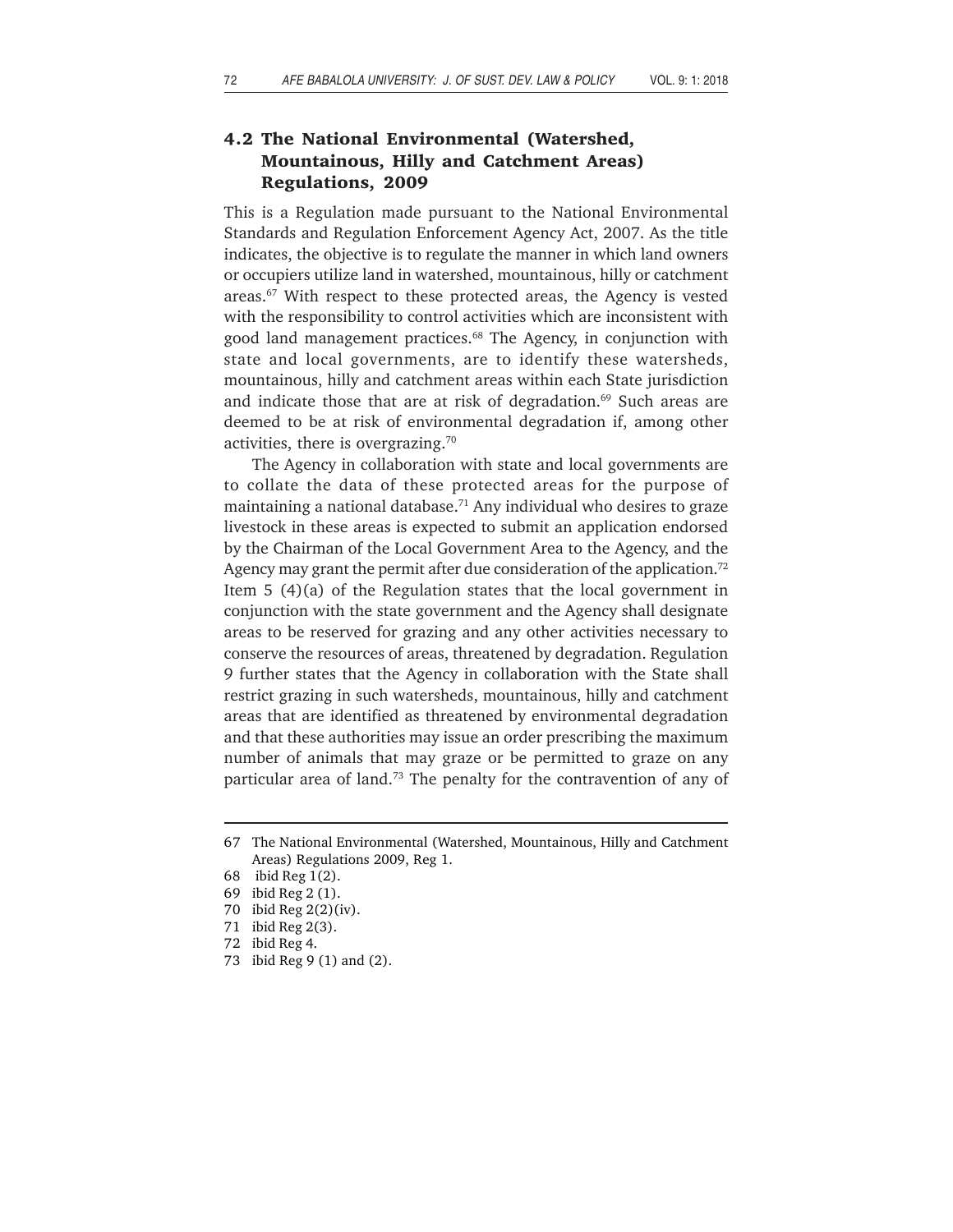these provisions may attract permit revocation, liability upon conviction to imprisonment of not more than one year or to a fine of not more than N200,000 or both.74 Where the offence is committed by a corporate body, it shall be liable to a fine not exceeding N1 million and an additional fine of N50,000 for every day the offence subsists.75

As laudable as these provisions are with respect to the protection of the environment, one wonders whether or not the reservation and prohibition of certain areas for grazing takes into consideration already existing grazing reserves. Even though the Regulation targets specific areas of the environment, it is not explicit if the Agency and the state and local governments are meant to create grazing reserves in addition to those created by the Grazing Reserve Law 1965, particularly with reference to Regulation 5 that requires these authorities to reserve some areas for grazing. Neither is it clear what NESREA's role ought to be in the management of such areas reserved for grazing and in the management of the existing grazing reserves in the northern states since there is no federal legislation on grazing.

On a visit to NESREA office on 20 March 2018, NESREA officials said that the mapping out of the designated areas and collation of database is ongoing.76 Consequently, the Regulation cannot be implemented as no area has been designated as a watershed, mountainous, hilly and catchment areas. The penalty provisions are, therefore, redundant. The failure in the implementation of this Regulation automatically renders it inadequate and incapable of preventing environmental degradation arising from cattle grazing.

The federal and state governments have put some machinery in motion to address the perennial and increased incidents of farmers/ herders' clashes in Nigeria. We examine them below.

## **4.3 Governmental Policy**

The most recent government policy document on agriculture is the "Nigeria's Agriculture Promotion Policy 2016-2020" (The Green Alternative).77 The Policy is founded on the several guiding principles

<sup>74</sup> The National Environmental (Watershed, Mountainous, Hilly and Catchment Areas) Regulations 2009, Reg 1, Reg 10(1)(a) and (b).

<sup>75</sup> ibid Reg 10(3).

<sup>76</sup> It appears that prior to this ongoing exercise, no national database of these protected areas has been compiled since the coming into effect of the Regulation.

<sup>77 &</sup>quot;The Green Alternative" (*Federal Ministry of Agriculture and Rural Development*) <https://fmard.gov.ng/the-green-alternative/> accessed 6 April 2018.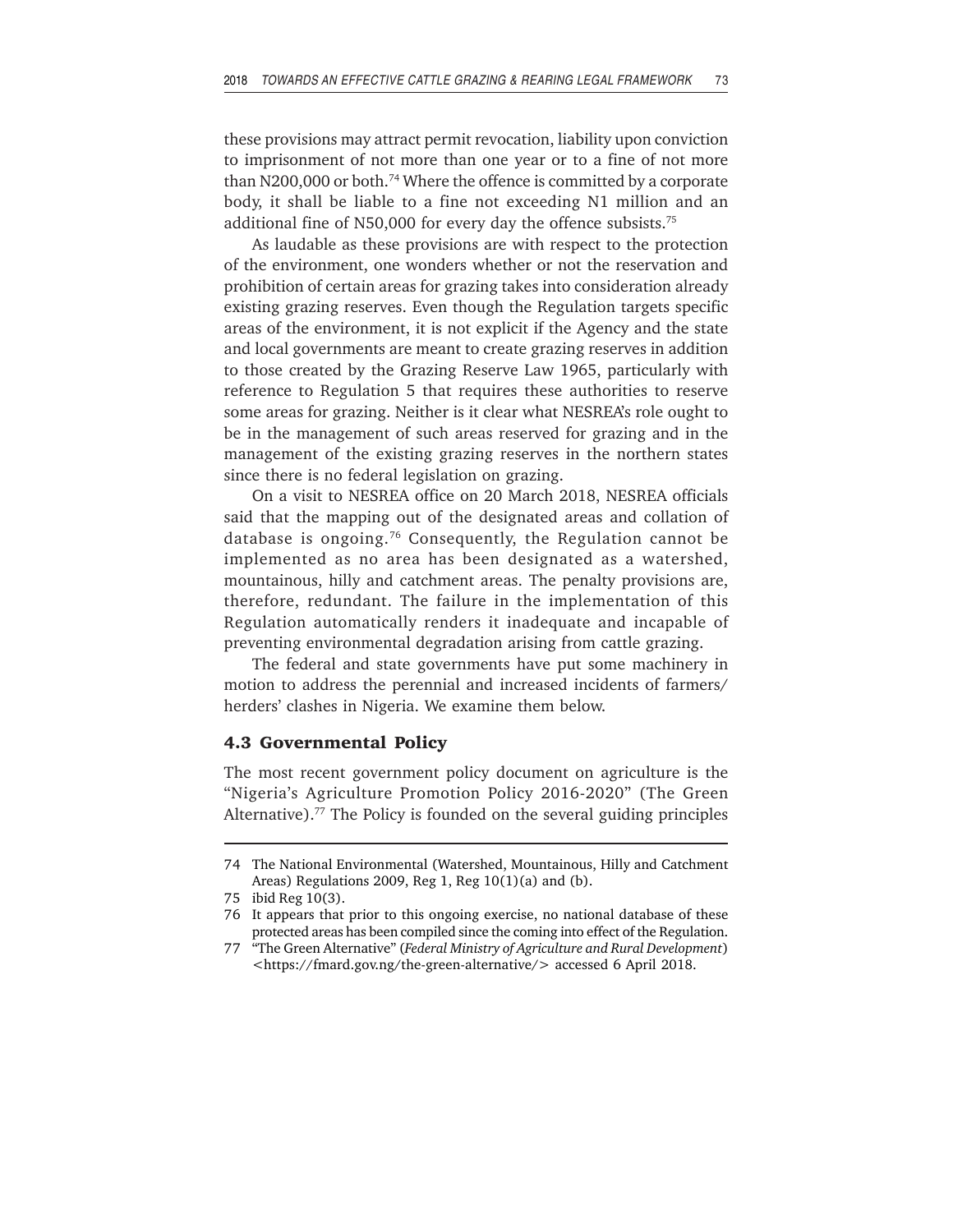such as agriculture as business; agriculture as key to long-term economic growth and security; food as a human right; factoring climate change and environmental sustainability; and participation and inclusiveness.<sup>78</sup> It is instructive that the principle on climate change and environmental sustainability aims to focus "… policy instruments on the sustainability of the use of natural resources (land and soil, water and ecosystems) with the future generation in mind while increasing agricultural production, marketing and other human activities in the agricultural sector."  $79$  The policy aims to place emphasis on providing a conducive legislative and agricultural knowledge framework, macro policies, security enhancing physical infrastructure and institutional mechanisms for coordination and enhancing access to adequate inputs, ûnance, information on innovation, agricultural services and markets.

Apart from this policy document, there is no specific policy document on cattle grazing in Nigeria. There is, however, a department of Animal Production and Husbandry Services (DAPHS) housed in the Ministry of Environment with the mandate, among other things, to grow the country's animal resources through improvement of grazing reserves, development of stock routes, and to provide pastoral services, establish grazing reserves and stock routes development.

#### **4.4 Laws Promulgated by State Governments**

Some State Governments such as Taraba, Benue and Ekiti have gone ahead to promulgate anti-grazing laws to curb the activities of the nomadic pastoralists. The laws are similar with little variations that take care of the peculiarities of the States. We will examine the Benue State law for the purposes of this article because of the interest and opposition it has generated.80 The Benue State government promulgated the Open Grazing Prohibition and Ranches Establishment Law, 2017. It is a law to prohibit open rearing and grazing of livestock and provide for the establishment of ranches and livestock administration, regulation and control. One of the interesting objectives of the law is the protection of the environment from degradation and pollution

<sup>78</sup> ibid.

<sup>79</sup> ibid.

<sup>80</sup> The information provided by the Taraba State Ministry of Justice is that the implementation of the anti-open grazing law has been suspended for reasons the officials did not disclose.

<sup>81</sup> Open Grazing Prohibition and Ranches Establishment Law 2017, s 3(c).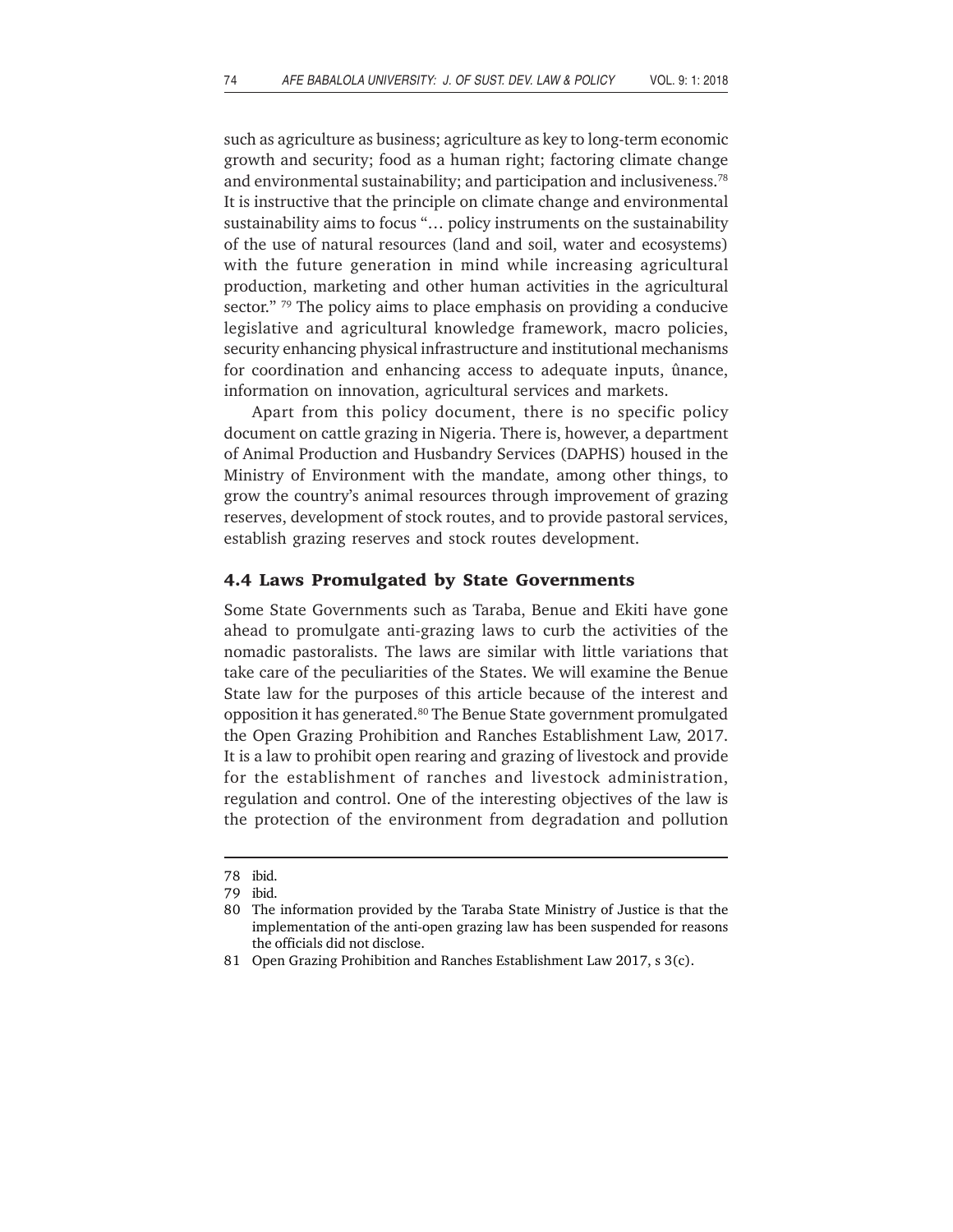caused by open rearing and overgrazing by livestock.<sup>81</sup> Section  $6(4)$ also provides for the conduct of an Environmental Impact Assessment of the land to be used for ranching. Section 19 (1) of the Law prohibits "…open nomadic livestock herding or grazing in the State outside the permitted ranches". A violator of this provision will be guilty of an offence and shall, on conviction, be liable to five years' imprisonment or N1million fine or both. Section 19(4) prohibits movement of livestock on foot from one destination to another in the State.

Obviously, there is ample justification for the law and the environmental considerations integrated into it. However, some of the provisions appear too stringent to encourage compliance of the nomadic pastoralists, and this is capable of undermining the environmental and general objectives of the law. The ranching method the law stipulates that the pastoralists should adopt requires them to be highly trained and educated on this modern mode of cattle rearing. Meanwhile, a large percentage of the nomadic pastoralists are illiterate.<sup>82</sup> Besides, the nomadic pastoralists are used to the traditional mode of cattle rearing, switching to a new form of cattle rearing suddenly without putting in place appropriate mechanisms appears inequitable. Ranching requires the pastoralist to confine his livestock within a fenced area designated as a ranch. The implication is that he is prohibited from moving his livestock out of the ranch. Apart from the financial requirement and highly technical nature of this mode of pastoralism, such confinement of cattle is not in consonance with the culture of the nomadic pastoralists. The nomadic pastoralists consider their trade as their culture and way of life. Already, in Nigeria, the Miyetti Allah Kautal Hore Fulani socio-cultural group is protesting this law and has stated that the Open Grazing Prohibition law of Benue state is fundamentally against their culture as nomadic pastoralists and against their economic interest.83 The group stated further that the law is unconstitutional as same restricts their movement which they say violates their freedom of movement as enshrined in the Constitution of the Federal Republic of Nigeria, 1999 (as amended).<sup>84</sup> This has resulted in the Miyetti Allah

<sup>82</sup> Ameh C Godwin, "Why We Won't Accept Ranching in Nigeria – Fulani Herdsmen" *Daily Post* (20 November 2017); The Minister of Agriculture, Audu Ogbeh, spoke about the fact that the pastoralists are ignorant of many germane issues relating to the problem of open grazing during an interview on a current affairs program on Channels Television, "Dateline Abuja" on 24 March 2018.

<sup>83</sup> Godwin (n 82).

<sup>84</sup> Jimoh (n 34). See section 41(1) of the 1999 Constitution states that "Every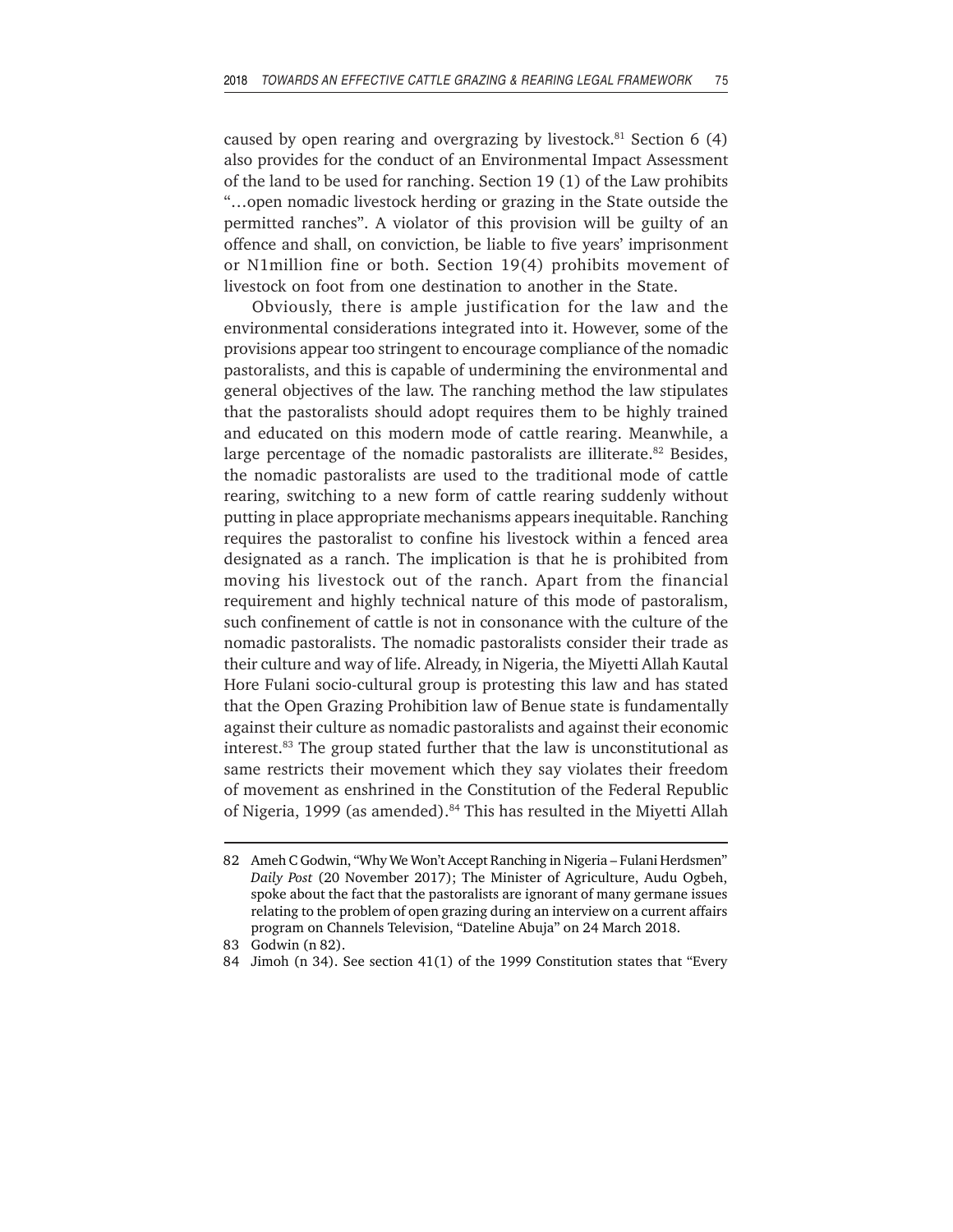Kautal Hore Fulani socio-cultural group instituting an action against the Benue State government among others, in the Federal High Court, Abuja. 85

Furthermore, representatives of the nomadic pastoralists<sup>86</sup> were not invited to participate in discussions leading up to the promulgation of the Open Grazing Prohibition Law.87 One of the fallouts of nonconsultation is that the Miyetti Allah cattle breeders have complained that their breed of cattle, geographical location and the weather condition in Nigeria are not suitable for ranching.<sup>88</sup> They stated further that in other countries where ranching is being successfully practised, the volume of rainfall is between four to seven months in a year, implying that rainfall in Nigeria is for shorter periods.<sup>89</sup> Additionally, right from previous years, grazing land and stock routes top the list of nomadic pastoralists' demands from the government.<sup>90</sup>

- 85 *The incorporated trustees of Miyetti Allah Kautal Hore Socio-Cultural Association & 2 Ors v The National Assembly & 13 Ors*, Suit No. FHC/ABJ/CS/527/2017. The Benue State government is the 5th defendant in the Suit and same is still pending at the Federal High Court Abuja.
- 86 Such as the Confederation of Traditional Herder Organisations (CORET). See Food and Agriculture Organization of the United States, "Pastoralist Knowledge Hub" (*FAO*) <http://www.fao.org/pastoralist-knowledge-hub/pastoralistnetworks/database-of-organization/details/en/c/980011/> accessed 6 April 2018.
- 87 Rejecting calls by the Miyetti Allah Cattle Breeders' Association for the amendment of the law to accommodate their wishes, Governor Ortom, among other things, stated that the law "…was popularly made by Benue people and it has come to stay". Samson Toromade, "Ortom Vows to Keep Anti-Open Grazing Law Despite Herdsmen Threat"(*Pulse NG,* 12 January 2018) <http:// www.pulse.ng/news/local/ortom-vows-to-keep-anti-open-grazing-lawid7837835.html> accessed 25 March 2018.
- 88 Jimoh (n 34); The president of the Miyetti Allah Kautal Hore Fulani Socio-Cultural Group, Abdullahi Bello Bodejo, stated that right from the 70s, the old Gongola, Kaduna and old Plateau States experimented ranching but it failed because of the geographical location of Nigeria which is not suitable for ranching.

citizen of Nigeria is entitled to move freely throughout Nigeria and to reside in any part thereof…". See Constitution of the Federal Republic of Nigeria 1999 <http://www.nigeria-law.org/ConstitutionOfTheFederalRepublic OfNigeria.htm> accessed 19 June 2018. (Constitution of Nigeria)

<sup>89</sup> ibid.

<sup>90</sup> Iro (n 14).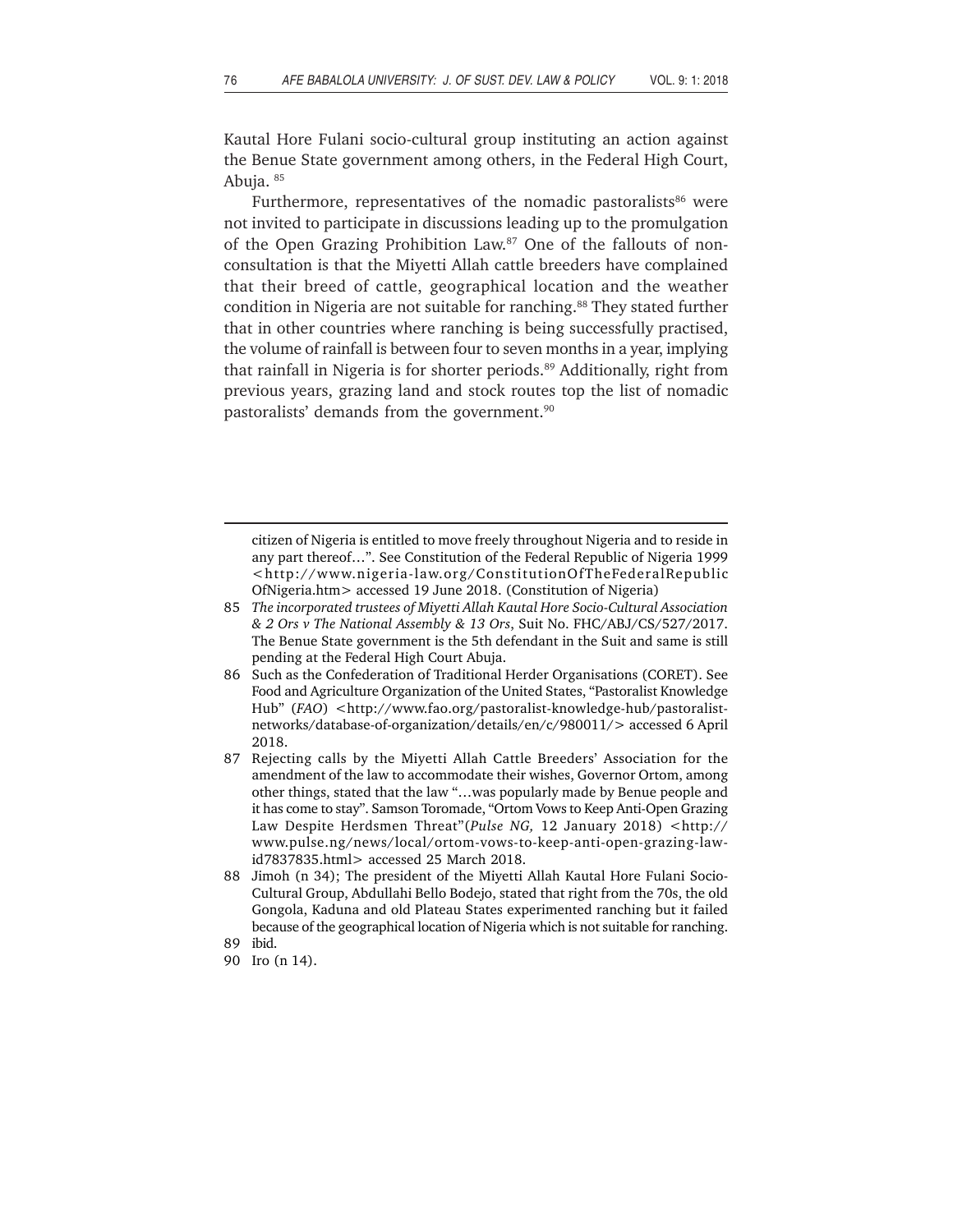### **5. LEGAL PATHWAYS TO SUSTAINABILITY**

Extant legal framework on grazing in Nigeria fails to accommodate developmental and environmental challenges, such as access to land and natural resources and climate change. Evidently, the ongoing conflicts between pastoralists and farmers distort development efforts, raise security and related socio-economic issues, aggravate environmental challenges and ultimately threaten the attainment of several of the SDGs. Consequently, an effective legal and regulatory framework for cattle grazing and rearing with positive implications for environmental protection is imperative. An effective grazing law must address the following pivotal elements:

## **5.1 Legal Framework**

### **5.1.1** *Grazing Reserve or Ranching*

There is no doubt that in the long run, ranching is a more sustainable form of rearing technique but a sudden switch as is being canvassed by the federal and state governments is not advisable. Open grazing and nomadic cattle rearing is the practice known to nomadic pastoralists for centuries, so in requiring this transition to ranching, this fact ought to be considered in any legal framework going forward. We are therefore of the opinion that there should be a gradual transition to ranching. We advocate for the establishment of cattle grazing reserves in the first instance for a period of time determinable by all stakeholders, while the pastoralists are being prepared to adopt the ranching method of cattle rearing. The resolutions arising from discussions in this regard should be included in the Federal government's policy on livestock management and in the State laws. Such laws should also designate mutually agreed routes for the grazing reserves including designated routes for the transhumant pastoralists as they enter the country.

## **5.1.2** *Public Participation*

Public participation in law and policy making cannot be overemphasized. Participation of stakeholders in developing any law is key to the successful implementation of, and compliance with, that law. The pros and cons of the concerns of such stakeholders ought to be considered in formulating a legal framework. It is, therefore, imperative that the state governments organize an all-inclusive meeting in order to ensure that all stakeholders, including the nomadic pastoralists, voice their concerns.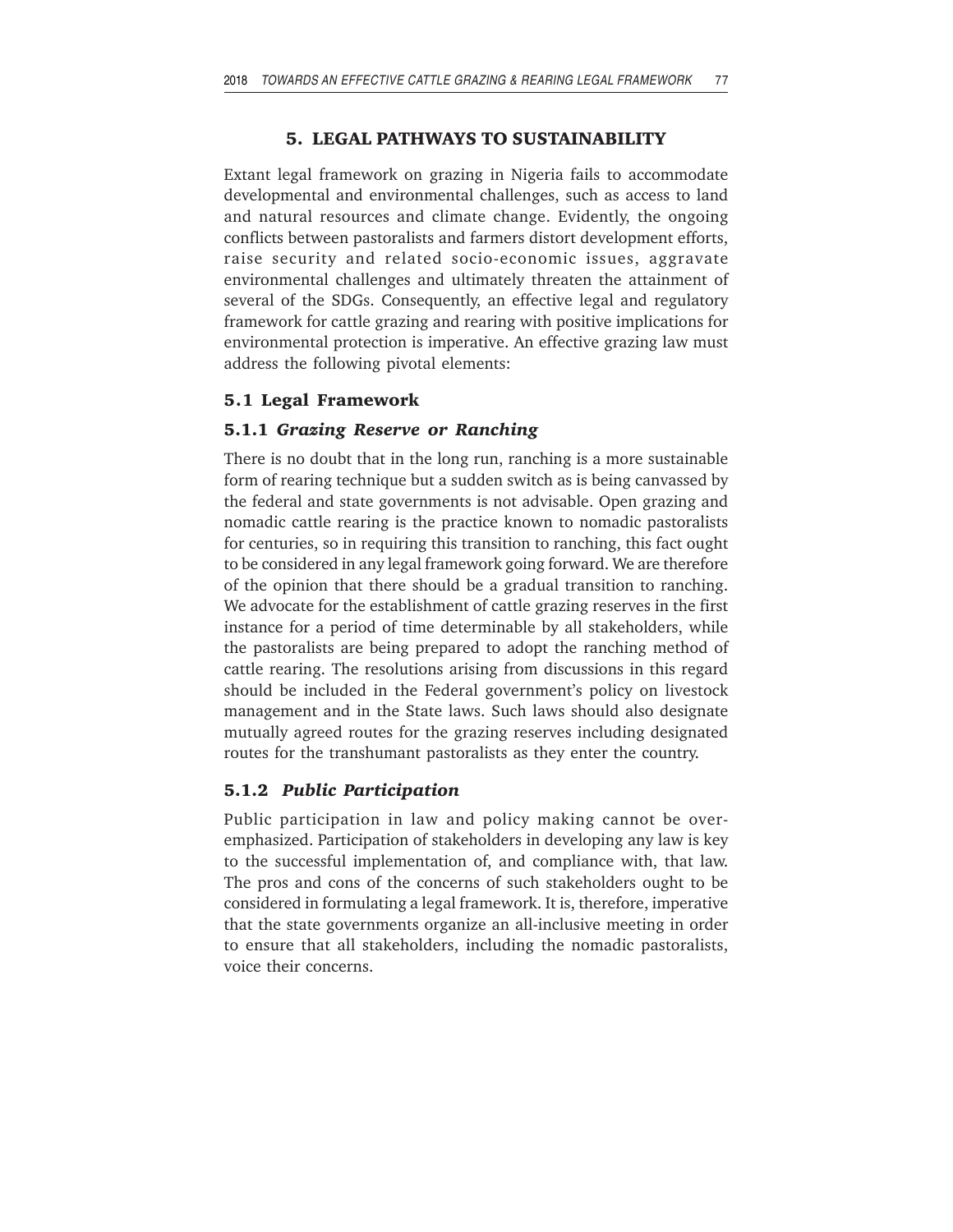## **5.2 Institutional Framework**

## **5.2.1** *Co-operative Regulation amongst Relevant Agencies*

Although there is need for an institutional framework to implement the policy and laws developed to regulate cattle grazing and rearing, we do not support the call for the establishment of a new Livestock and Fisheries Ministry as being agitated by the nomadic pastoralists. $91$ The Federal Ministry of Agriculture already has a similar department including the State Ministries of Agriculture. These Livestock Departments at the federal and state levels can work together to oversee the implementation of the relevant policies and laws. Additionally, both the federal and state governments should work together with NESREA and the State Environmental Protection Agencies in creating the grazing reserves and eventually, the ranches to ensure that existing environmental legislation are complied with. The State Environmental Protection Agencies should, in conjunction with the State Livestock Departments, set up an inspection and monitoring mechanism that will ensure compliance of the laws by the nomadic pastoralists both at the grazing reserve and ranching stages.

## **5.2.2** *Effective Implementation of ECOWAS Treaty*

The country needs to implement the provisions of the ECOWAS protocol that requires transhumant herders to obtain the International Transhumance Certificate (ITC). Furthermore, it is important for policy makers and legislative draftsmen to make provisions for transhumant pastoralists in their legal framework especially looking ahead to when the ranching system will commence. For example, the land tenure requirement for indigenous pastoralists may not be the same for the foreign pastoralists since they are usually on transit and would return to their country. This can only be possible by ensuring proper documentation of foreign herders as provided for by the ECOWAS protocol.

## **6. CONCLUSION**

Cattle grazing and rearing, as is being practised currently in Nigeria, is not environmentally sustainable. Several gaps relating to lack of robust

<sup>91</sup> Ameh (n 82).